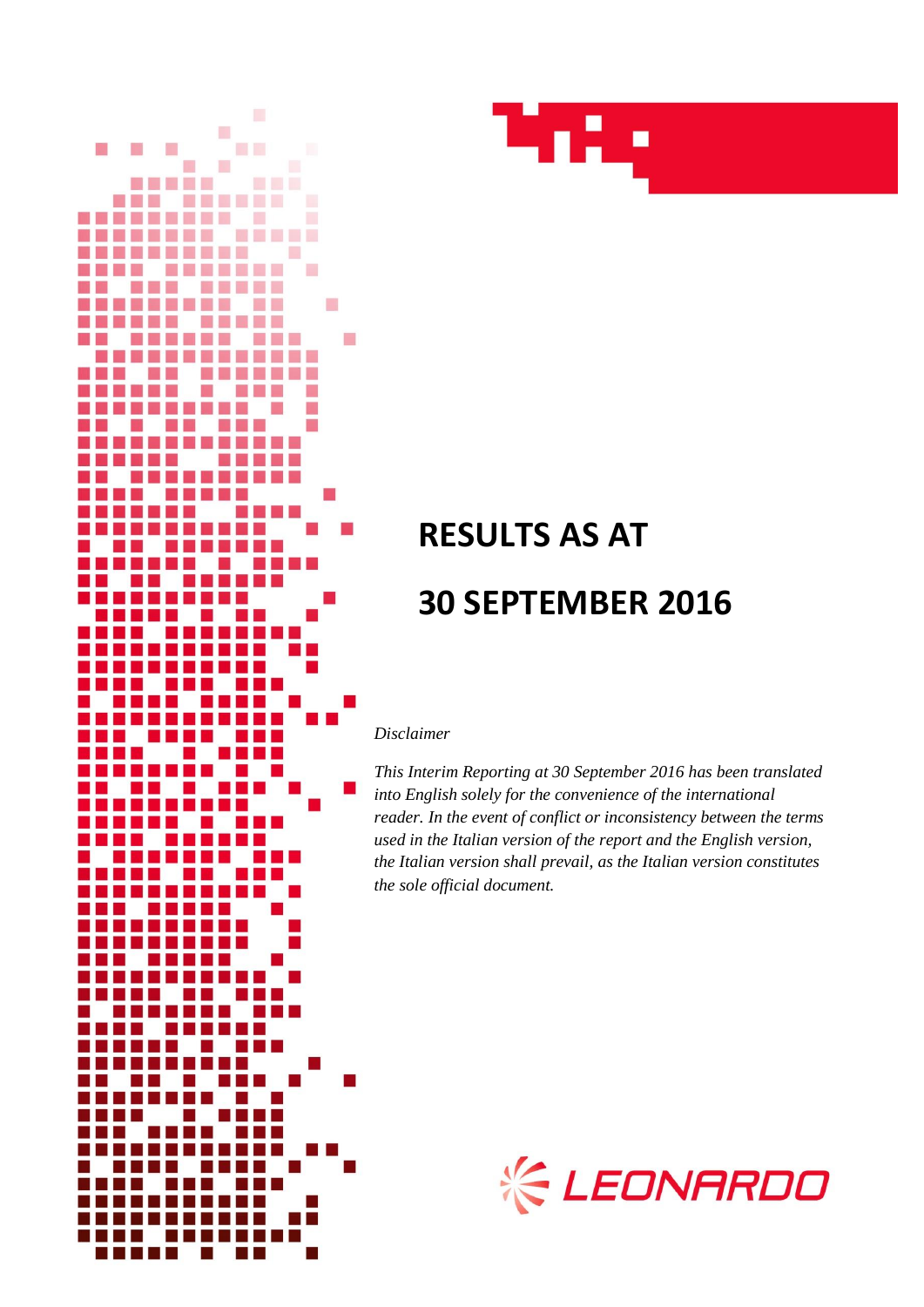# **CONTENTS**

| $\bullet$ |                                                                                                      |  |
|-----------|------------------------------------------------------------------------------------------------------|--|
| $\bullet$ |                                                                                                      |  |
| $\bullet$ |                                                                                                      |  |
| $\bullet$ |                                                                                                      |  |
| $\bullet$ |                                                                                                      |  |
| $\bullet$ |                                                                                                      |  |
| $\bullet$ | Declaration of the officer in charge of financial reporting pursuant to Art. 154-bis, paragraph 2 of |  |
|           |                                                                                                      |  |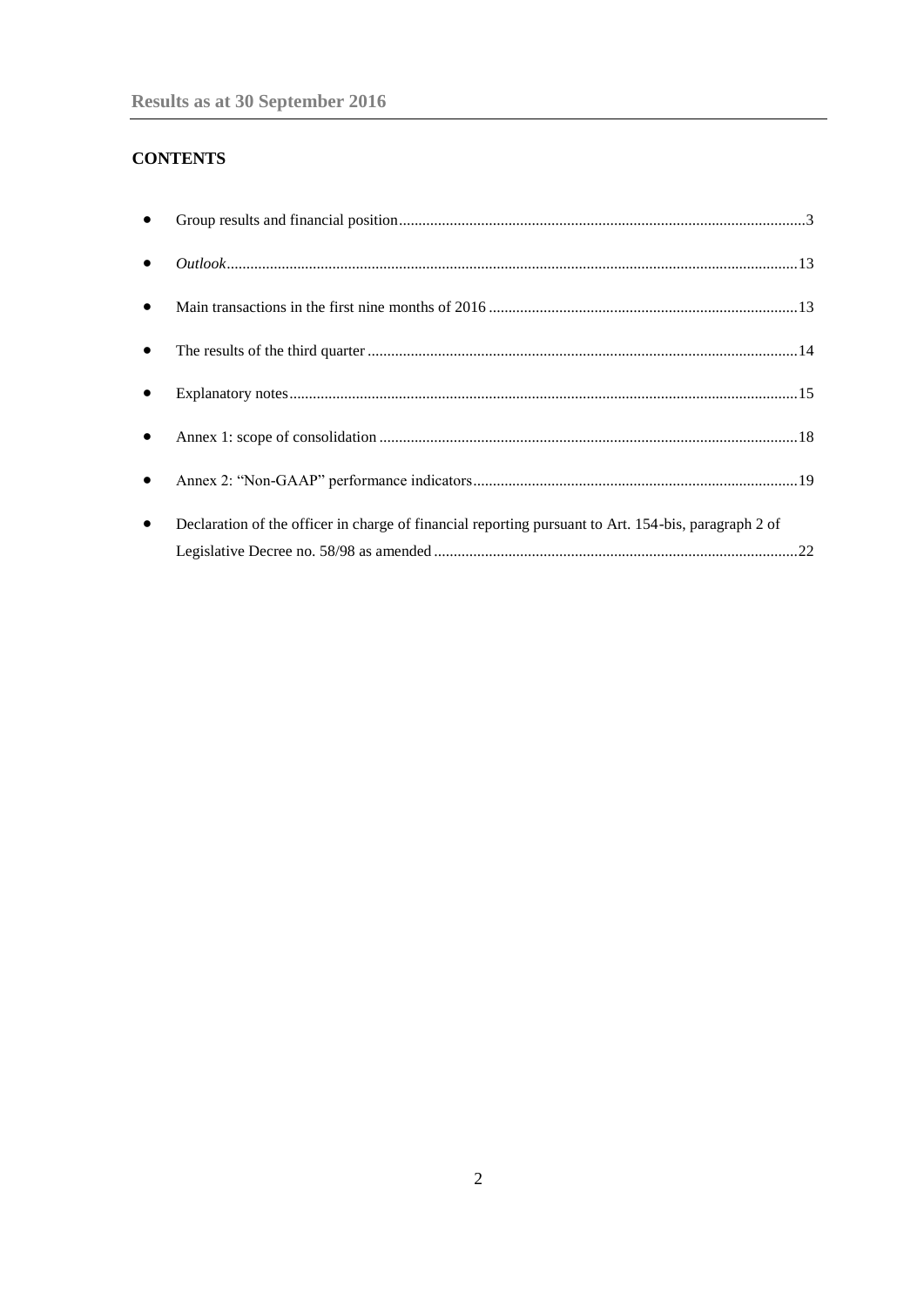## <span id="page-2-0"></span>**Group results and financial position**

|                                                 | September | <b>September</b> |               |        |
|-------------------------------------------------|-----------|------------------|---------------|--------|
|                                                 | 2016      | 2015             | <b>Change</b> | 2015   |
| New orders                                      | 15,504    | 7.791            | 99.0%         | 12,371 |
| Order backlog                                   | 34,589    | 28,071           | 23.2%         | 28,793 |
| Revenue                                         | 8,034     | 9,001            | $(10.7\%)$    | 12,995 |
| <b>EBITDA</b>                                   | 1,193     | 1,174            | 1.6%          | 1,866  |
| <b>EBITDA</b> Margin                            | 14.8%     | 13.0%            | 1.8 p.p.      | 14.4%  |
| <b>EBITA</b>                                    | 746       | 745              | $0.1\%$       | 1,208  |
| <b>ROS</b>                                      | 9.3%      | 8.3%             | 1.0 p.p.      | 9.3%   |
| <b>EBIT</b>                                     | 631       | 599              | 5.3%          | 884    |
| Net Result before extraordinary<br>transactions | 343       | 150              | 128.7%        | 253    |
| Net Result                                      | 353       | 160              | 120.6%        | 527    |
| Group Net Debt                                  | 3,890     | 5,323            | $(26.9\%)$    | 3,278  |
| <b>FFO</b>                                      | 484       | 685              | $(29.3\%)$    | 1,446  |
| <b>FOCF</b>                                     | (388)     | (935)            | 58.5%         | 307    |
| <b>ROI</b>                                      | 12.8%     | 11.9%            | 0.9 p.p.      | 15.7%  |
| <b>ROE</b>                                      | 10.9%     | 4.9%             | 6.0 p.p.      | 6.2%   |
| Workforce                                       | 46,316    | 53,183           | $(12.9\%)$    | 47,156 |

#### *Key Performance Indicators* ("KPI")

*Please refer to Annex 2 "Non-GAAP performance indicators" for definitions.*

During the first nine months of the 2016 financial year Leonardo-Finmeccanica reported particularly significant results, both in commercial and economic and financial terms, despite the difficulties encountered in some relevant markets (including the civil sector of Helicopters). In fact, the efficiency improvement actions that had been taken in relation to, in particular, production and industrial processes in business areas that had showed significant issues in the past, entailed, together with the effects of streamlining the scope of operation and the product portfolio, a gradual repositioning of the Group, so as to ensure, even in a period characterised by the abovementioned difficulties, the attainment of the profitability growth target in the Business Plan. In more details, the first nine months of the financial year showed the following aspects:

- increased new orders, which doubled in comparison with 2015, as a result of the acquisition of the contract for the supply of 28 [Eurofighter Typhoon](http://www.finmeccanica.com/-/eurofighter-typhoon) aircraft that was signed with the Kuwaiti Ministry of Defence on 5 April, for an overall value of about €bil. 7.95;
- a further growth in operating profits, with EBITDA margin up from 13% to 14.8% and a ROS raising from 8.3% to 9.3%, thanks to improvements in all the sectors, except for Helicopters. Such increase allowed EBIT and EBITDA to increase by 5% and 2% respectively in comparison with September 2015 and to maintain an EBITA in line with the previous year, despite a fall in revenues (-10%);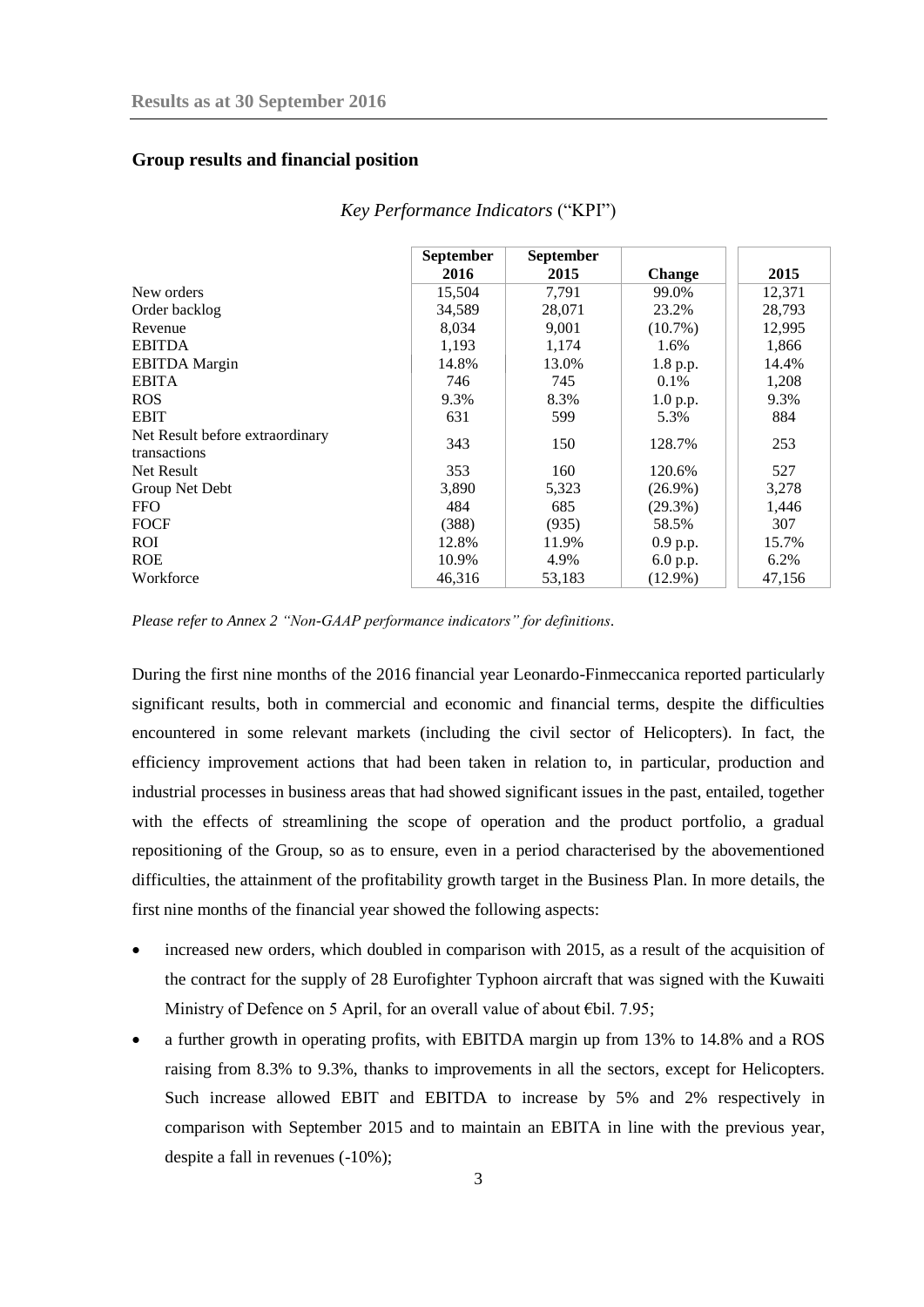- a net profit that more than doubled compared to 30 September 2015, with a 129% increase at the level of Net Result before extraordinary transactions and 121% at overall level, thanks to the reduced volatility of the charges under EBITA and to the reduction in financial expense;
- an improvement in the cash-flow for the period that, while negative in line with the normal seasonal fluctuation, entailed a cash absorption that was reduced by almost 60% compared to 2015, as a result of the collection of the first advance payment on the EFA Kuwait contract;
- an improvement in the Group Net Debt (- 27%) compared to 30 September 2015, thanks to an improved cash performance during the period and to the disposals in the Transportation segment, which were completed in November 2015, even in the presence of considerably negative exchange differences.

Before analysing the results in more details, the main aspects of the EFA contract are described below, together with the most significant events that occurred during the current financial year.

*EFA Kuwait contract*. This contract includes the supply of the aircraft in their most advanced configuration and equipped with the E-scan electronic scanning radar system (developed by the European consortium EuroRADAR, leaded by Leonardo-Finmeccanica), as well as supplies in the sectors of logistics, operational support and training for flight crews and ground staff, which will be provided in collaboration with the Italian Air Force. The agreement also includes the upgrading of the infrastructures in Kuwait which are necessary for the operations of the aircraft. The contract is worth  $\epsilon$ mil. 7,958, with an economic impact that will be negligible in 2016 and then gradually increasing and particularly significant starting from 2019 and is expected to be completed in about eight years. In financial terms, the effect arising from the collection of the contract advance will entail an improvement of about  $\epsilon$ mil. 600 in the FOCF in the two-year period from 2016 to 2017, while the subsequent years will be affected by the absorption of this phenomenon associated with the working capital requirements arising from a peak in production activities. As a result of this acquisition, the Group updated its 2016 forecasts during the month of May, in terms of orders, cash flows and Group Net Debt, which had been initially made at the time of the preparation of the 2015 financial statements.

*The transition to the One Company.* On 1 January the transactions became effective in legal terms, which involved the concentration in Leonardo-Finmeccanica of the corporate business areas involved in the process of turning the companies into divisions, with the full entry of Leonardo-Finmeccanica into operation as a One Company. The Group is now structured into seven divisions (*Helicopters*, *Aircraft, Aerostructures*, *Airborne & Space Systems*, *Land & Naval Defence*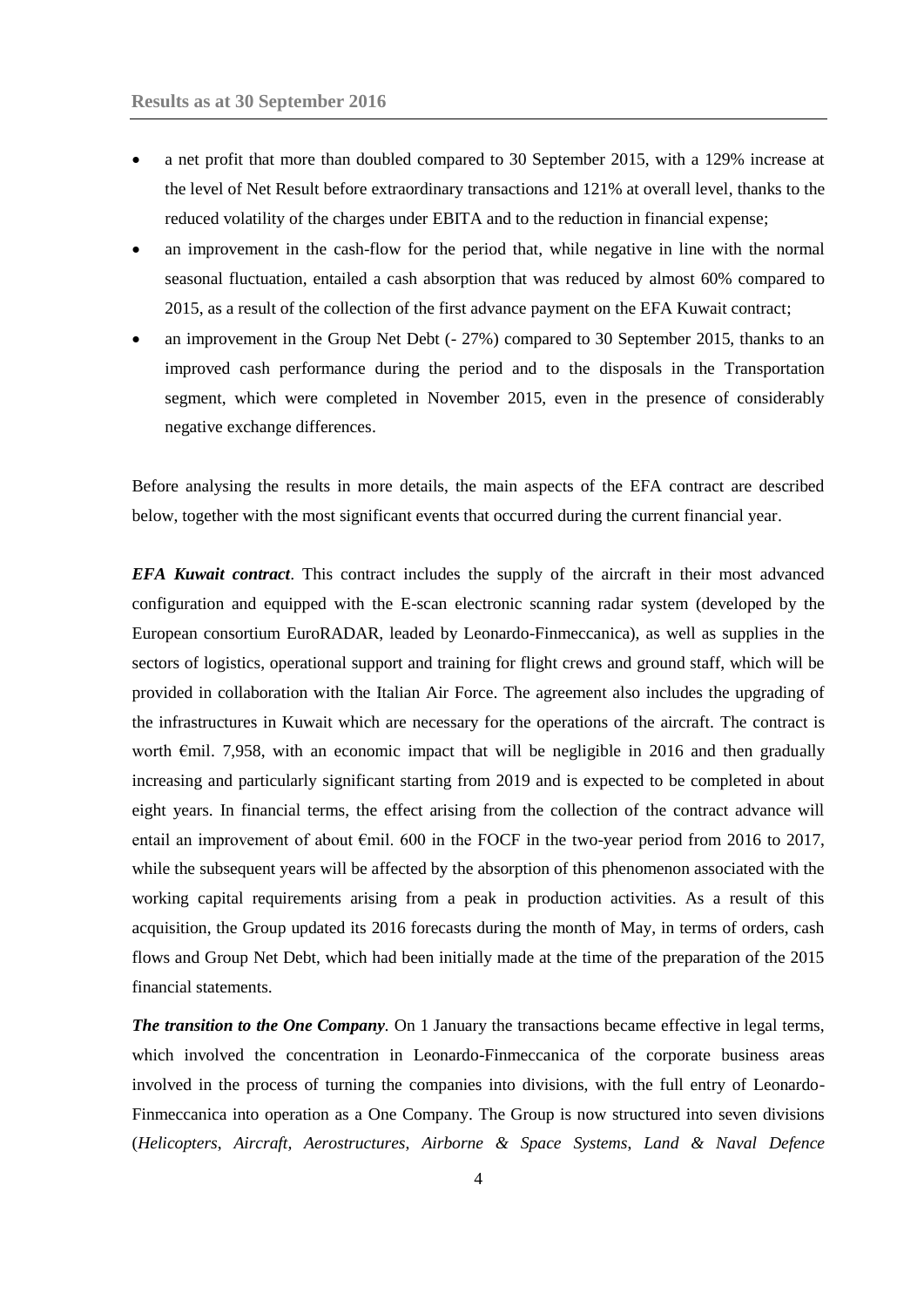*Electronics*, *Defence Systems*, *Security & Information Systems*), which have been provided with powers and resources so as to ensure a complete end-to-end management of the related scope of business, with consequent full responsibility of the relevant income statement and which operate, together with the entities outside the One Company perimeter – (mainly DRS, which is subject to a Proxy regime and the JVs) within four sectors (*Helicopters*, *Aeronautics*, *Electronics, Defence & Security Systems*, *Space*) which are assigned coordination functions and tasks. In accordance with the objective of merging the company's operations, on 28 July 2016 the Board of Directors of Leonardo - Finmeccanica approved a plan to concentrate the Group's UK operations into a single legal entity.

*From Finmeccanica to Leonardo*. Consistently with the implementation of the new Organisational and Operational Model of the One Company and the simultaneous replacement of the previous financial holding model, the Shareholders' Meeting held on 28 April 2016 approved the change of the company name to "Leonardo – Società per azioni" ("Leonardo S.p.a." in an abridged form). Until 31 December 2016 the company name will be "Leonardo–Finmeccanica – Società per azioni" ("Leonardo S.p.a." or "Finmeccanica S.p.a." in an abridged form), in order to guarantee a period of time sufficient to assure the necessary continuity of the company's relationships especially with the foreign countries. The new company name became effective on 4 May 2016.

The major changes that marked the Group's performance compared with that of the same period of the previous year are described below. A more thorough analysis can be found in the section covering the trends in each business segment. As far as this is concerned, consistently with the new organisation of the Group, the division into sectors has been changed, with the consequent restatement of the comparative position of *Electronics, Defence and Security Systems* a sector in which the *Defence Systems* has converged (previously constituting a sector in itself).

|                                                   |            | 30 September 2016 |                 |              |            |               |               |
|---------------------------------------------------|------------|-------------------|-----------------|--------------|------------|---------------|---------------|
|                                                   | <b>New</b> | <b>Order</b>      | <b>Revenues</b> | <b>EBITA</b> | $ROS\%$    | <b>EBITDA</b> | <b>EBITDA</b> |
|                                                   | orders     | <b>backlog</b>    |                 |              |            |               | <b>Margin</b> |
| Helicopters                                       | 1,538      | 9,669             | 2,565           | 285          | 11.1%      | 351           | 13.7%         |
| Electronics, Defence & Security<br><b>Systems</b> | 4,239      | 11,297            | 3,567           | 269          | 7.5%       | 405           | 11.4%         |
| Aeronautics                                       | 9,790      | 13,880            | 2,060           | 198          | 9.6%       | 402           | 19.5%         |
| <b>Space</b>                                      |            |                   | -               | 43           | n.a.       | 43            | n.a.          |
| Other activities                                  | 24         | 155               | 223             | (49)         | $(22.0\%)$ | (8)           | $(3.6\%)$     |
| Eliminations                                      | (87)       | (412)             | (381)           |              | n.a.       |               | n.a.          |
| <b>Total</b>                                      | 15,504     | 34,589            | 8,034           | 746          | 9.3%       | 1,193         | 14.8%         |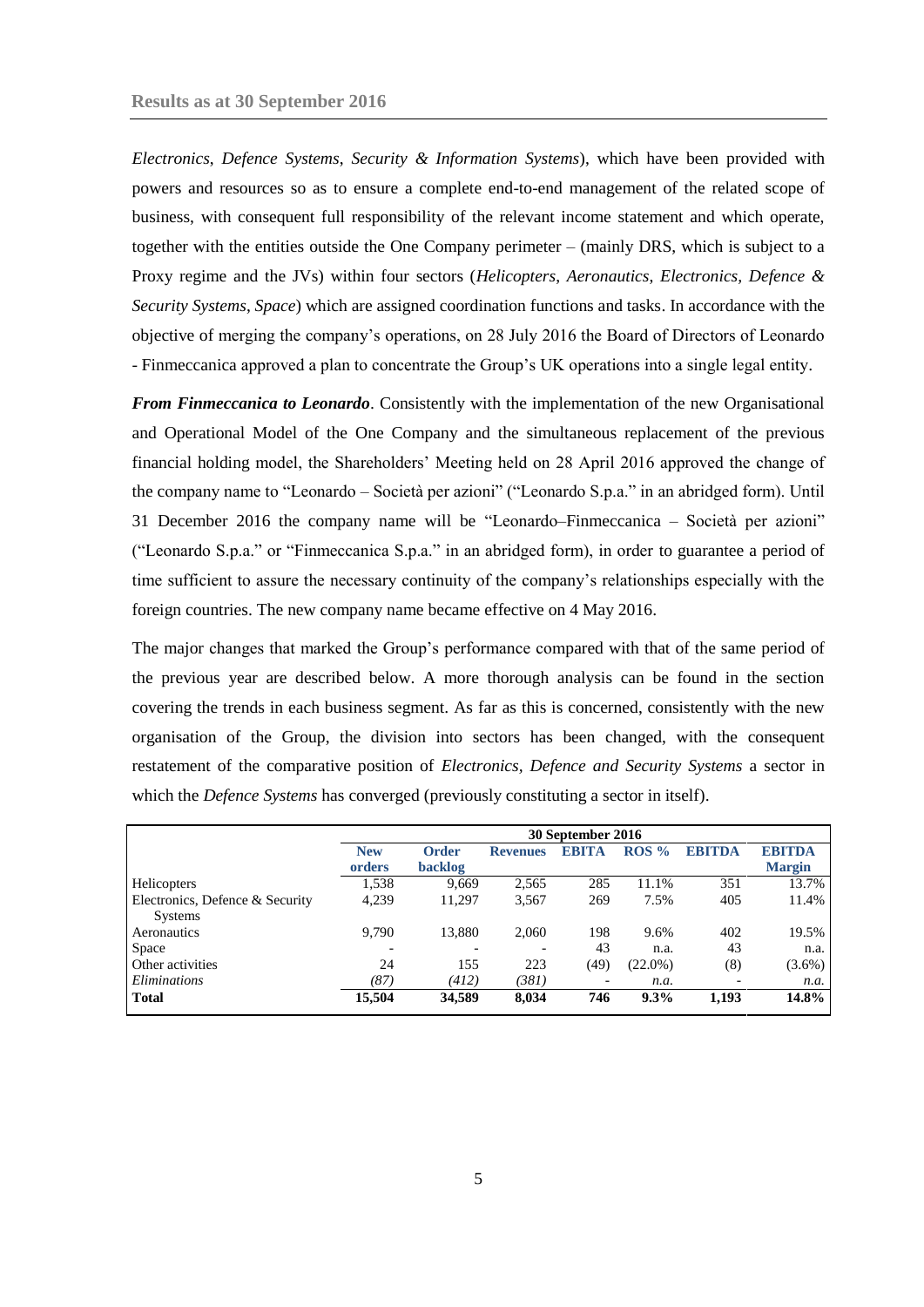|                                                   | 30 September 2015        |                                        |                          |              |            |               |                                |  |
|---------------------------------------------------|--------------------------|----------------------------------------|--------------------------|--------------|------------|---------------|--------------------------------|--|
|                                                   | <b>New</b><br>orders     | Order<br>backlog at<br>31 Dec.<br>2015 | <b>Revenues</b>          | <b>EBITA</b> | $ROS\%$    | <b>EBITDA</b> | <b>EBITDA</b><br><b>Margin</b> |  |
| Helicopters                                       | 2,881                    | 11.717                                 | 3,212                    | 381          | 11.9%      | 450           | 14.0%                          |  |
| Electronics, Defence & Security<br><b>Systems</b> | 3.800                    | 11,116                                 | 3,791                    | 254          | 6.7%       | 384           | 10.1%                          |  |
| Aeronautics                                       | 1,259                    | 6,170                                  | 2,140                    | 163          | 7.6%       | 351           | 16.4%                          |  |
| Space                                             | $\overline{\phantom{0}}$ | $\overline{\phantom{a}}$               | $\overline{\phantom{a}}$ | 27           | n.a.       | 27            | n.a.                           |  |
| Other activities                                  | 37                       | 215                                    | 226                      | (80)         | $(35.4\%)$ | (38)          | $(16.8\%)$                     |  |
| Eliminations                                      | (186)                    | (425)                                  | (368)                    |              | n.a.       |               | n.a.                           |  |
| <b>Total</b>                                      | 7,791                    | 28,793                                 | 9,001                    | 745          | 8.3%       | 1,174         | $13.0\%$                       |  |

|                                 |            |                |                 | Change $\%$  |              |               |               |
|---------------------------------|------------|----------------|-----------------|--------------|--------------|---------------|---------------|
|                                 | <b>New</b> | Order          | <b>Revenues</b> | <b>EBITA</b> | $ROS\%$      | <b>EBITDA</b> | <b>EBITDA</b> |
|                                 | orders     | <b>backlog</b> |                 |              |              |               | <b>Margin</b> |
| <b>Helicopters</b>              | $(46.6\%)$ | (17.5%)        | $(20.1\%)$      | $(25.2\%)$   | $(0.8)$ p.p. | $(22.0\%)$    | $(0.3)$ p.p.  |
| Electronics, Defence & Security | 11.6%      | 1.6%           | $(5.9\%)$       | 5.9%         | $0.8$ p.p.   | 5.5%          | 1.3 p.p.      |
| <b>Systems</b>                  |            |                |                 |              |              |               |               |
| Aeronautics                     | 677.6%     | 125.0%         | $(3.7\%)$       | 21.5%        | 2.0 p.p.     | 14.5%         | 3.1 p.p.      |
| <b>Space</b>                    | n.a.       | n.a.           | n.a.            | 59.3%        | n.a.         | 59.3%         | n.a.          |
| Other activities                | $(35.1\%)$ | $(27.9\%)$     | $(1.3\%)$       | 38.8%        | 13.4 p.p.    | 78.9%         | 13.2 p.p.     |
| <i>Eliminations</i>             | n.a.       | n.a.           | n.a.            | n.a.         | n.a.         | n.a.          | n.a.          |
| <b>Total</b>                    | 99.0%      | $20.1\%$       | $(10.7\%)$      | $0.1\%$      | 1.0 p.p.     | $1.6\%$       | 1.8 p.p.      |

## *Commercial performance*

During the first nine months of 2016 **new orders** showed considerable growth, attributable to the abovementioned contract for the EFA supply to Kuwait. Net of this acquisition, the performance recorded during the period also showed an increase in the *Aeronautics* and *Electronics, Defence and Security Systems* sectors, against a considerable decline in Helicopters (- €bil. 1.3), which was partly expected and which was attributable to the persistent difficulties encountered in the *Oil&Gas* segment and in other civil aviation markets, at a time characterised by the launch of new products -, as well as to major acquisitions recorded during the first nine months of 2015 (IOS contract). The growth recorded in the sector of *Electronics, Defence & Security Systems* was mainly referable to the acquisitions of the FSOM contract signed with the UK Ministry of Defence concerning avionic support services for the Typhoon aircraft in the *Airborne & Space Systems Division*. The growth in the Aeronautics sector is attributable in particular to the order for nine M346 trainer aircraft for the Italian Air Force, which had been postponed from 2015 and to higher orders for ATR and B787 aircraft in the *Aerostructures* division.

The book-to-bill ratio was equal to 1.9, as a result of the abovementioned EFA order. The order backlog, considered in terms of its workability, ensures a coverage of more than two and a half years of production for the Group.

\* \* \* \* \* \* \* \*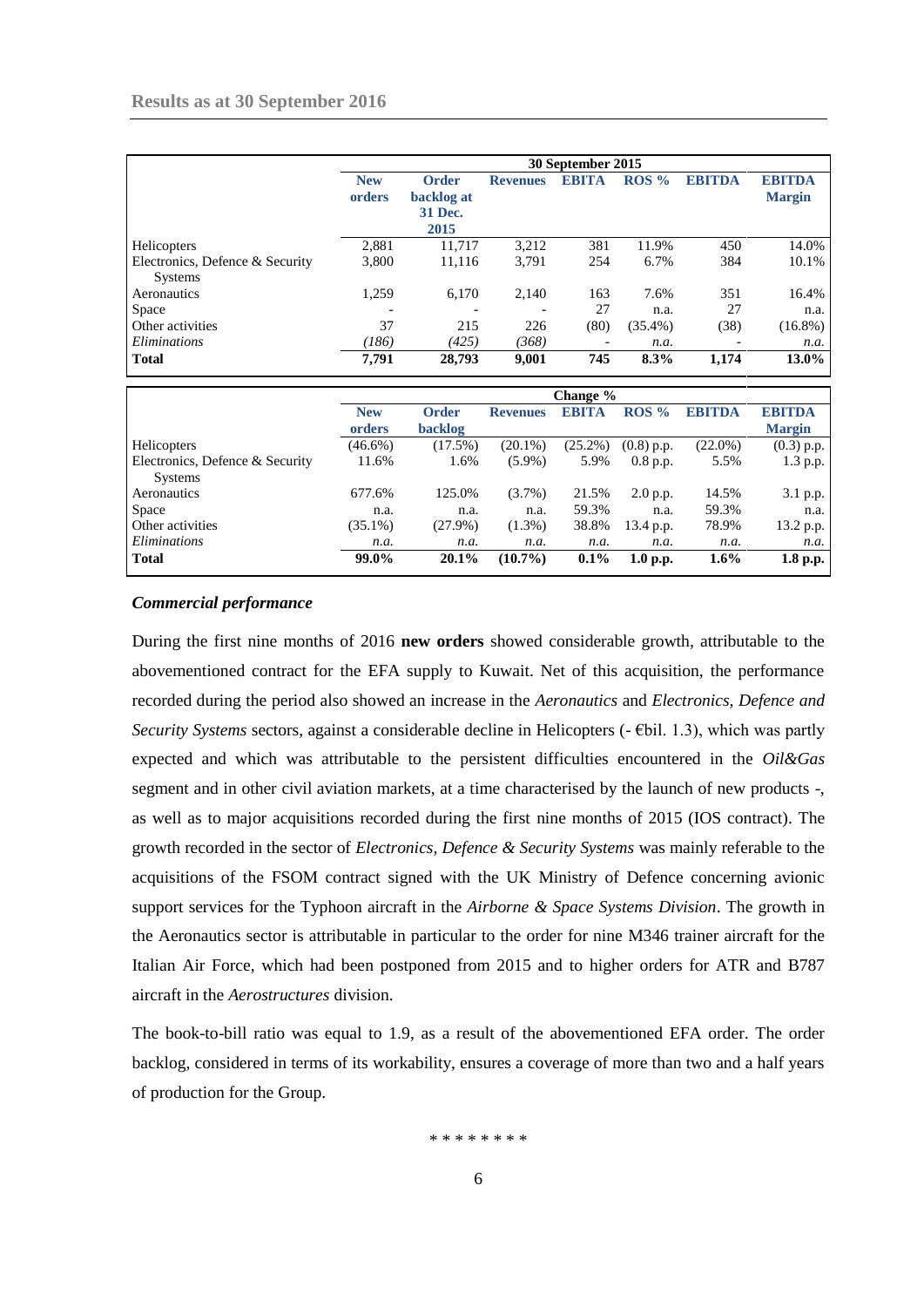#### *Business performance*

|                                                       |         | <b>For the Nine months</b><br>ended 30 September |          | % Change   |
|-------------------------------------------------------|---------|--------------------------------------------------|----------|------------|
| $(\epsilon$ millions)                                 | 2016    | 2015                                             |          |            |
| Revenues                                              | 8,034   | 9.001                                            | (967)    | $(10.7\%)$ |
| Purchases and personnel expenses                      | (7,059) | (7,951)                                          |          |            |
| Other net operating income/(expenses)                 | 66      | 3                                                |          |            |
| Equity-accounted strategic JVs                        | 152     | 121                                              |          |            |
| <b>EBITDA</b>                                         | 1.193   | 1.174                                            | 19       | $1.6\%$    |
| <b>EBITDA</b> Margin                                  | 14.8%   | 13.0%                                            | 1.8 p.p. |            |
| Amortisation, depreciation and impairment losses      | (447)   | (429)                                            |          |            |
| <b>EBITA</b>                                          | 746     | 745                                              | 1        | $0.1\%$    |
| <b>ROS</b>                                            | 9.3%    | 8.3%                                             | 1.0 p.p. |            |
| Non-recurring income/expenses                         | (5)     | (9)                                              |          |            |
| Restructuring costs                                   | (38)    | (64)                                             |          |            |
| Amortisation of intangible assets acquired as part of |         |                                                  |          |            |
| business combinations                                 | (72)    | (73)                                             |          |            |
| <b>EBIT</b>                                           | 631     | 599                                              | 32       | 5.3%       |
| <b>EBIT</b> Margin                                    | 7.9%    | 6.7%                                             | 1.2 p.p. |            |
| Net financial income/(expense)                        | (180)   | (347)                                            |          |            |
| Income taxes                                          | (108)   | (102)                                            |          |            |
| <b>Net Result before extraordinary transactions</b>   | 343     | 150                                              | 193      | 128.7%     |
| Net result related to discontinued operations and     |         |                                                  |          |            |
| extraordinary transactions                            | 10      | 10                                               |          |            |
| Net profit/(loss) for the period attributable to:     | 353     | 160                                              | 193      | 120.6%     |
| - owners of the parent                                | 352     | 122                                              |          |            |
| - non-controlling interests                           | 1       | 38                                               |          |            |

**Revenues** decreased over the corresponding period of 2015 by €mil. 967, mainly attributable to the abovementioned difficulties encountered in the sector of *Helicopters* and to a decline in the sectors of *Electronics, Defence and Security Systems*, which, in relation to DRS, reflected the review of the scope of business that occurred during the second half of 2015. The profitability indicators showed an improvement supported by the results recorded in the sector of *Aeronautics* – thanks to an improvement in the *Aerostructures* Division, as well as to a positive contribution given by ATR and of *Electronics*, which benefitted from the restructuring actions that affected the former divisions falling within the scope of operation of SELEX ES, thus allowing it to confirm the trend recorded in 2015 and to offset the decline recorded in the sector of *Helicopters* as a result of the abovementioned lower volumes. Specifically, **EBITDA** showed an increase of 1.6% compared to the first nine months of 2015, while **EBITA** remained substantially stable (+ 0.1% with an increase of 1.0 p.p. of operating profits). Vice versa, **EBIT** showed a considerable increase (+5.3%), as a result of the lower impact of restructuring costs. Operating results are affected by the lower volumes of the *Helicopters* – however maintaining a marginality higher than 11% - that are more than offset by the better results of all the other sectors and by the lower losses of the residual activities and of the corporate.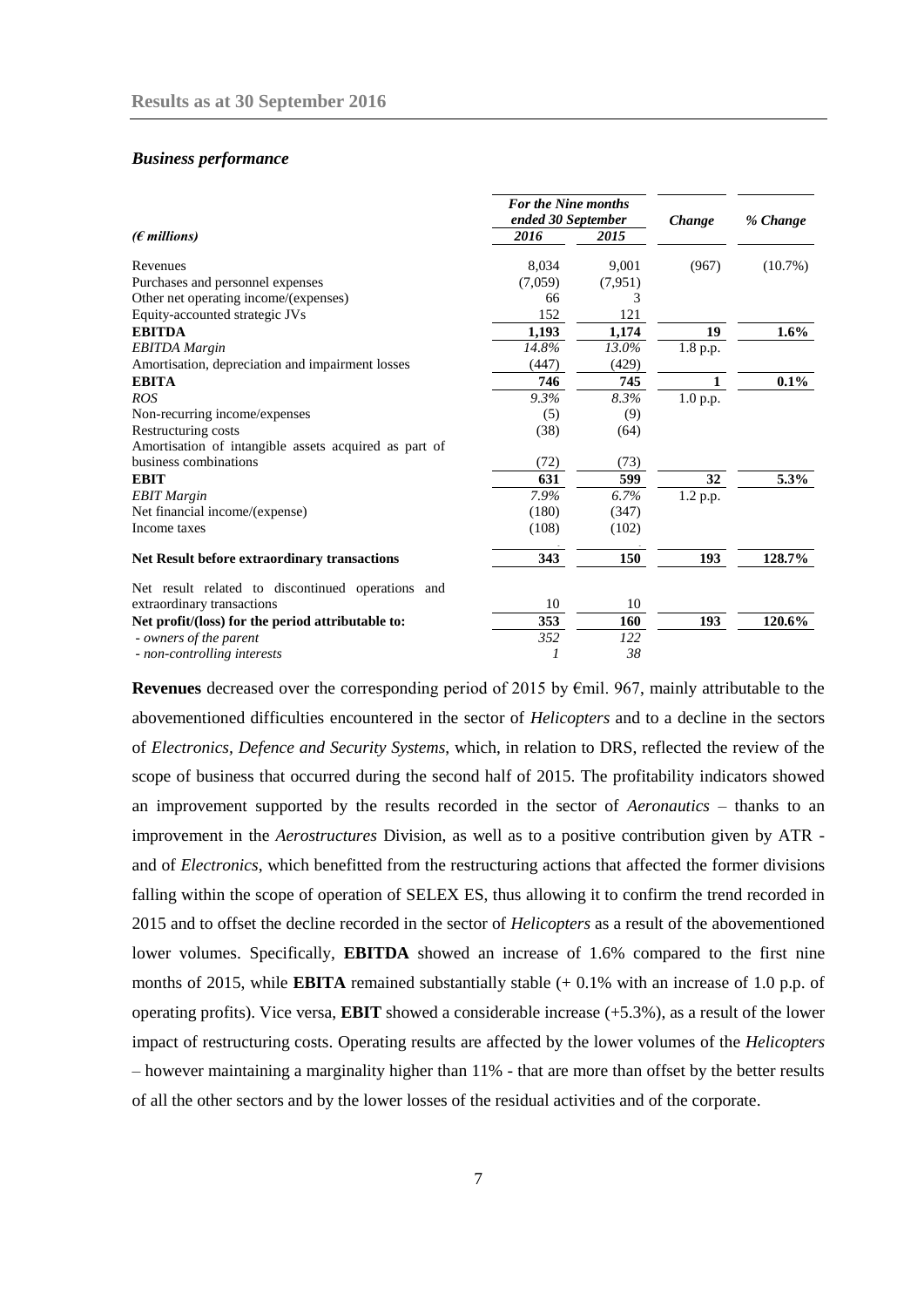The **Net Result before extraordinary transactions** showed a marked improvement (€mil. 343 compared with €mil. 150 in the first nine months of 2015) due to the mentioned rise in EBIT and to lower financial costs that in the corresponding period of 2015 included buy-back transaction charges (€mil. 48) on part of the Group bond issues. The residual decreased as a result of lower interest deriving from such transaction, as well as of exchange differences, which also positively affected the fair value through profit or loss from derivatives. The **Net Result** benefitted from the capital gain from the disposal of FATA ( $\epsilon$ mil. 10), while the comparative period included the results from operations in the sector of *Transportation*, which were then transferred to Hitachi.

\* \* \* \* \* \* \* \*

#### *Financial performance*

|                                                                   | <b>For the Nine months</b><br>ended 30 September |         | Change | $\%$       |
|-------------------------------------------------------------------|--------------------------------------------------|---------|--------|------------|
| ( $\epsilon$ millions)                                            | 2016                                             | 2015    |        | Change     |
| <b>Funds From Operations (FFO)</b>                                | 484                                              | 685     | (201)  | $(29.3\%)$ |
| Change in working capital                                         | (507)                                            | (1,195) |        |            |
| Cash flows from ordinary investing activities                     | (365)                                            | (425)   |        |            |
| <b>Free Operating Cash Flow (FOCF)</b>                            | (388)                                            | (935)   | 547    | 58.5%      |
| Change in other investing activities                              |                                                  | (25)    |        |            |
| Net change in loans and borrowings                                | (315)                                            | 143     |        |            |
| Net increase (decrease) in cash and cash equivalents              | (703)                                            | (817)   |        |            |
| Cash and cash equivalents at 1 January                            | 1.771                                            | 1,495   |        |            |
| Exchange rate differences and other changes                       | (28)                                             | 13      |        |            |
| Cash and cash equivalents at 1 January of discontinued operations |                                                  | (290)   |        |            |
| Cash and cash equivalents at 30 September                         | 1,040                                            | 401     |        |            |

The cash flow performance considerably improved in comparison with 2015, as a result of the collection of the first advance payment on the EFA Kuwait contract. **FOCF** was overall negative for €mil. 388 in line with the usual trend in the Group's performance to report considerable cash absorptions in the first part of the year, while also showing a significant cash generation ( $\epsilon$ mil. 405) in the third quarter.

**Group Net Debt** showed a considerable reduction (- 27%) compared to 30 September 2015, despite negative exchange differences arising from the translation of the items expressed in GBP, thanks to the improved cash performance and to the disposals carried out in the sector of Transportation, which were completed in November 2015. Compared to 31 December 2015, there were the following changes, which were affected by the usual cash absorption in the first months of the financial year and by the buy-back of treasury shares serving incentive plans: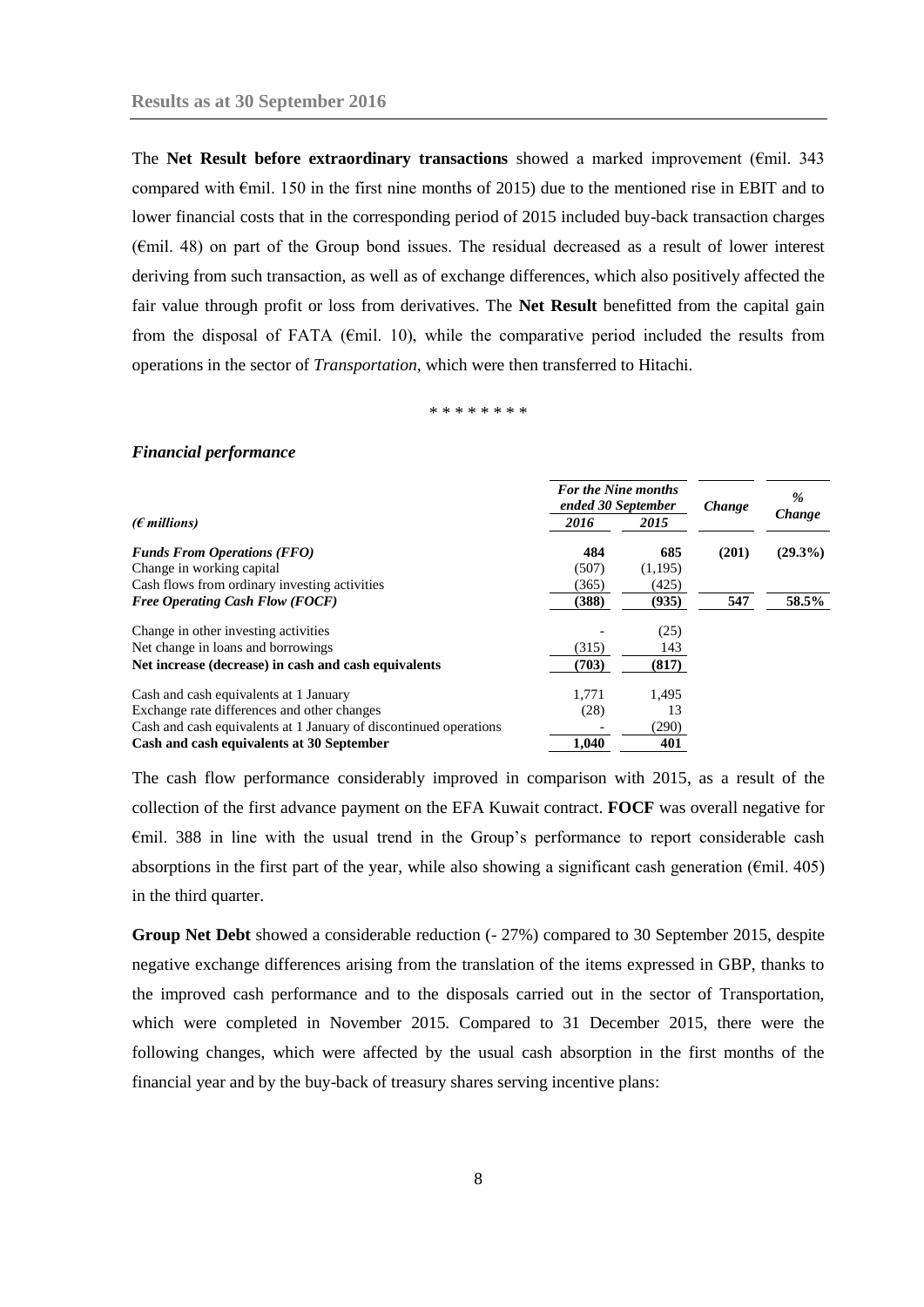

**Net invested capital** rose in comparison with the figure for 31 December 2015 due to the increase in net working capital, resulting from the seasonal fluctuation in cash flows, against a reduction in capital assets and equity arising from the exchange rate effect on assets and liabilities denominated in foreign currency, mainly GBP:

|                                                               | <b>30 September</b><br>2016 | 31 December<br>2015 | 30 September<br>2015 |
|---------------------------------------------------------------|-----------------------------|---------------------|----------------------|
| $(\epsilon$ millions)                                         |                             |                     |                      |
| Non-current assets                                            | 11,855                      | 12,558              | 12,340               |
| Non-current liabilities                                       | (3,511)                     | (3,676)             | (3,428)              |
| <b>Capital assets</b>                                         | 8,344                       | 8,882               | 8.912                |
| Inventories                                                   | 4,359                       | 4,337               | 4,747                |
| Trade receivables                                             | 6,303                       | 6,375               | 6,554                |
| Trade payables                                                | (9, 466)                    | (9,962)             | (9, 738)             |
| <b>Working capital</b>                                        | 1,196                       | 750                 | 1,563                |
| Provisions for short-term risks and charges (current portion) | (584)                       | (736)               | (674)                |
| Other net current assets (liabilities)                        | (1,019)                     | (1,320)             | (938)                |
| Net working capital                                           | (407)                       | (1,306)             | (49)                 |
| Net invested capital                                          | 7,937                       | 7,576               | 8,863                |
| Equity attributable to the Owners of the Parent               | 4,043                       | 4,280               | 3,876                |
| Equity attributable to non-controlling interests              | 19                          | 22                  | 365                  |
| Equity                                                        | 4,062                       | 4,302               | 4,241                |
| <b>Group Net Debt</b>                                         | 3,890                       | 3,278               | 5,323                |
| Net (assets)/liabilities held for sale                        | (15)                        | (4)                 | (701)                |

\* \* \* \* \* \* \* \*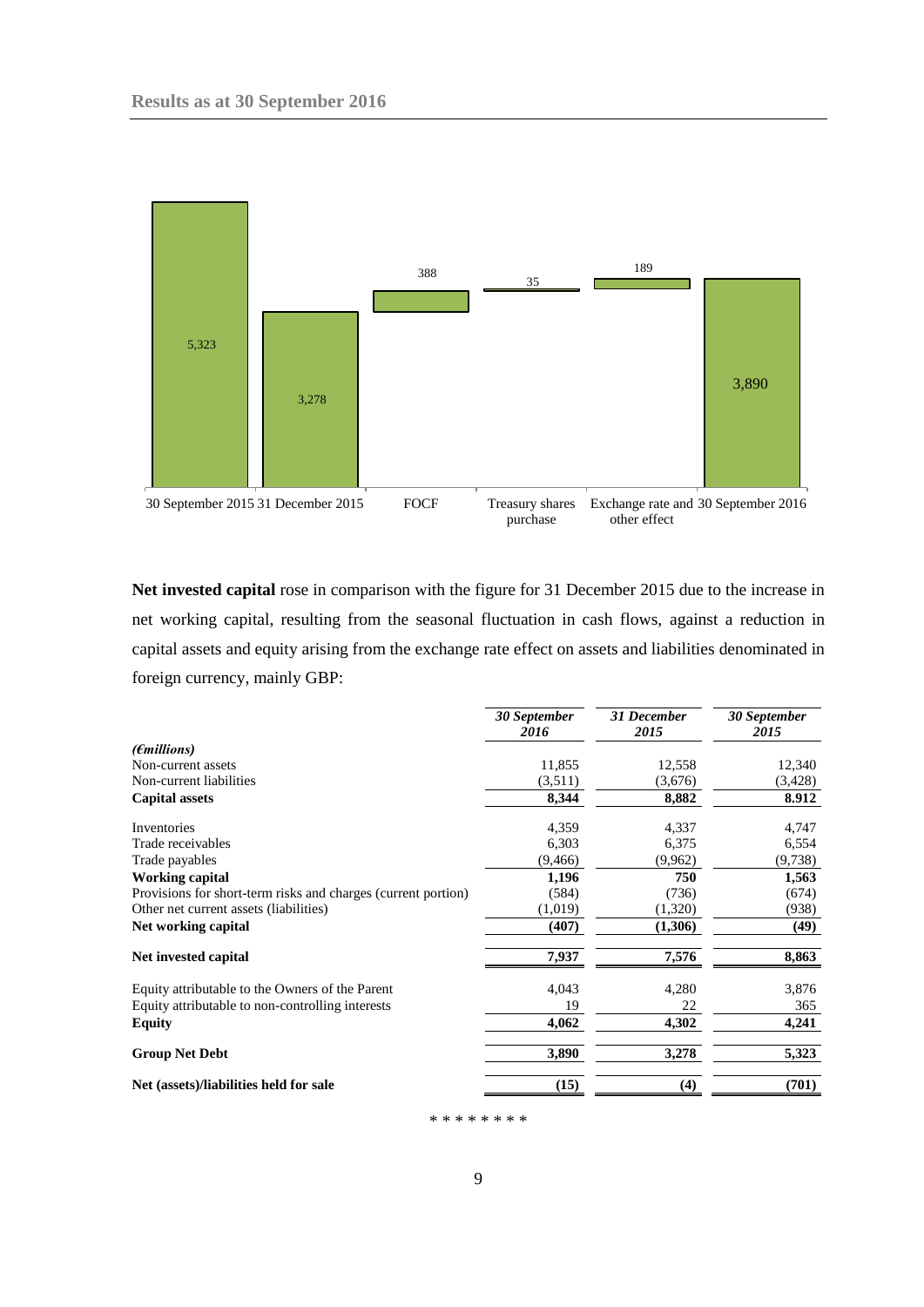Below are the key performance indicators by sector:

#### **Helicopters**

The performance at September 2016 continues to be influenced by commercial difficulties, which involved in particular the production of AW189 and AW139, at a time characterised by the start of operations for the production of the new AW169 aircraft, and therefore showed a decline in all the indicators, albeit confirming a double-digit profitability.

*New orders*. These showed a reduction that was mainly attributable to difficulties encountered in the acquisition of orders for aircraft for commercial use connected with the performance of the relevant civil aviation markets, as well as to the deferment of some government orders. These events were also amplified by the excellent performance recorded in the same period of 2015, characterised by the reporting of the contract for a particularly considerable amount, signed with the UK Ministry of Defence, in relation to logistical support and maintenance services for the AW101 Merlin helicopters.

*Revenues*. These showed a decline to be attributable to the abovementioned commercial difficulties and to delayed progress in the production of the new AW169 aircraft, as well as to the expected reduction in the operations concerning the AW159/Lynx programmes for the completion of the Wildcat order for the UK MoD and the lower contribution from Product Support*,* due to a reduction in hours flown by commercial fleets.

*EBITA*. The reduction was substantially due to the effect of lower revenues with a profitability that, despite being affected in particular by the prolonged activities for the setup of the new AW169 aircraft, confirmed absolute excellent levels, benefitting from the constant attention to cost curbing and from some improvements on military programmes

#### **Electronics, Defence & Security Systems**

The first nine months of the year were characterised by a satisfactory business performance and by a considerable improvement in profitability, which was supported by the benefits of efficiency improvement actions, thus confirming the positive trend already recorded during 2015.

*New orders.* These showed an increase compared to the same period in 2015, in particular as a result of the acquisition of the FSOM contract signed with the UK Ministry of Defence during the third quarter, concerning avionic support services for the Typhoon aircraft in the *Airborne & Space Systems Division*. The other major acquisitions during the first nine months of 2016 included the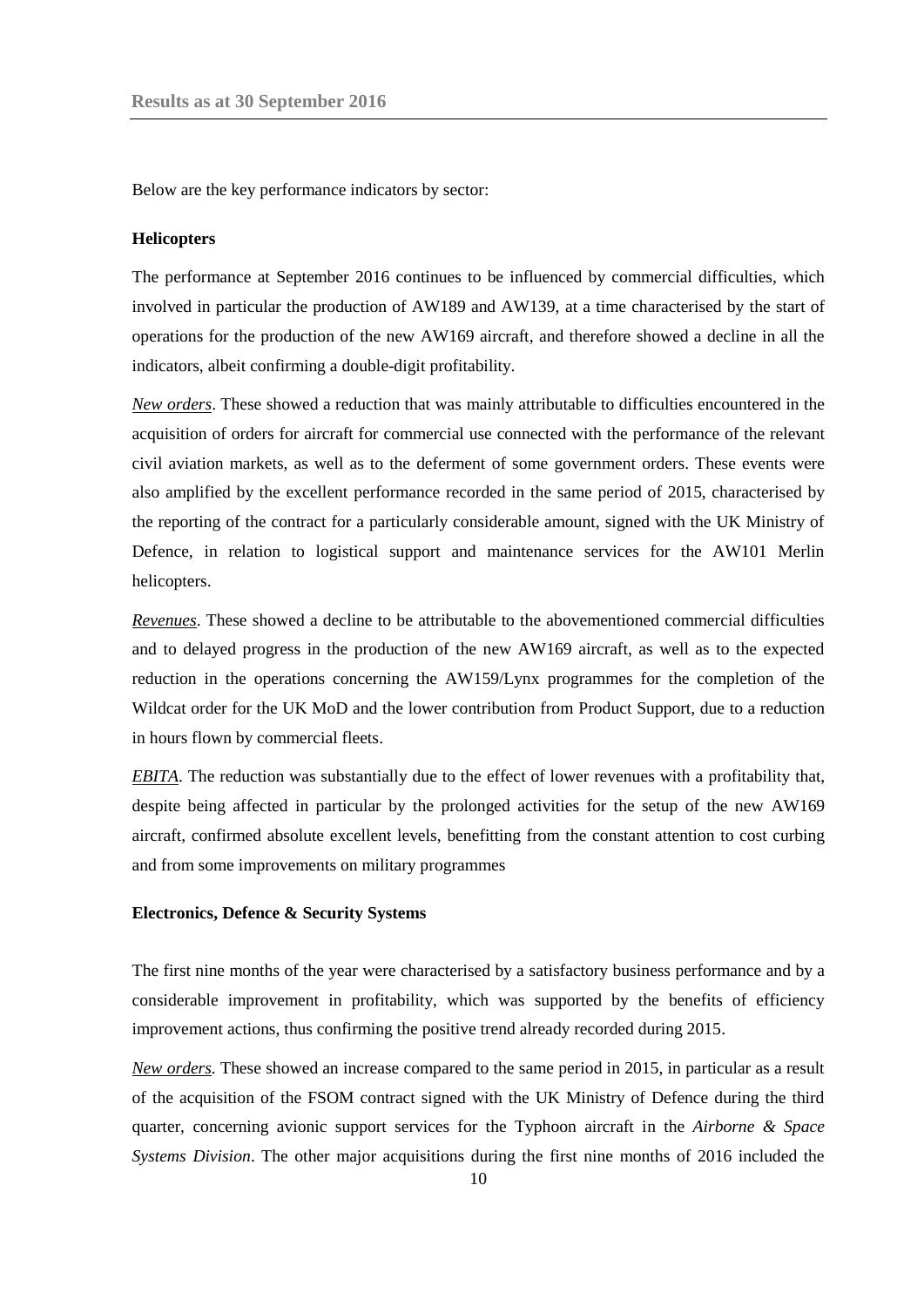contract for the supply of an air traffic surveillance and protection system to the Armed Forces in Qatar, in the *Land & Naval Defence Electronics* division, and, as regards DRS, the contract for the supply of ENVG III (Enhanced Night Vision Goggle) equipment for the US army.

*Revenues.* The expected decline recorded at DRS as a result of the review of its perimeter and the adverse impact of the GBP/ $\epsilon$  exchange rate were partially offset by higher volumes associated with the start of operations for major orders gained during 2015, in particular in the *Security & Information Systems* Division (TETRA PIT).

*EBITA*. It showed a sharp improvement compared to the same period of 2015, mainly as a result of the benefits arising from efficiency improvement actions and cost curbing, as well of the gradual recovery of industrial profitability within the *Security & Information Systems* Division. As regards DRS, the lower profitability was referable to a mix of activities that focused on low margin development programmes such as ORP (*Ohio Replacement Programme*) and MFoCS (*Mounted Family of Computing Systems).*

The key performance indicators of DRS are provided below in US dollars and euros:

|                                       | <b>New</b><br>orders | <b>Revenues</b> | <b>EBITA</b> | ROS <sub>9</sub> | EBITDA | <b>ERITDA</b><br><b>Margin</b> |
|---------------------------------------|----------------------|-----------------|--------------|------------------|--------|--------------------------------|
| DRS (\$mil.) September 2016           | 1.484                | 1,170           | 63           | 5.4%             | 91     | 7.8%                           |
| DRS (\$mil.) September 2015           | 1.539                | 1.297           | 93           | 7.2%             | 124    | 9.6%                           |
| DRS ( $\epsilon$ mil.) September 2016 | 1.330                | 1.049           | 56           | 5.4%             | 81     | 7.8%                           |
| DRS ( $\epsilon$ mil.) September 2015 | 1,381                | 1.164           | 83           | 7.2%             | 111    | 9.6%                           |

#### **Aeronautics**

The business performance was characterised by the acquisition of the abovementioned order for the supply of 28 [Eurofighter Typhoon](http://www.finmeccanica.com/-/eurofighter-typhoon) aircraft to the Kuwaiti Ministry of Defence at the end of June 2016. Also excluding the contribution given by this contract, the amount of final orders at 30 September 2016 showed a sharp improvement compared to the same period in the previous year, with higher acquisitions in both Divisions.

From a production point of view, in the third quarter of 2016 deliveries were made for 32 fuselage sections and 19 stabilisers for the B787 programme (31 fuselage sections and 15 stabilisers delivered in the third quarter of 2015), and 21 ATR fuselages (22 delivered in the third quarter of 2015). The M-346 programme saw the delivery of 2 aircraft to the Italian Air Force (5 aircraft delivered on the contracts with the Italian Air Force and Israel in the third quarter of 2015), as well as the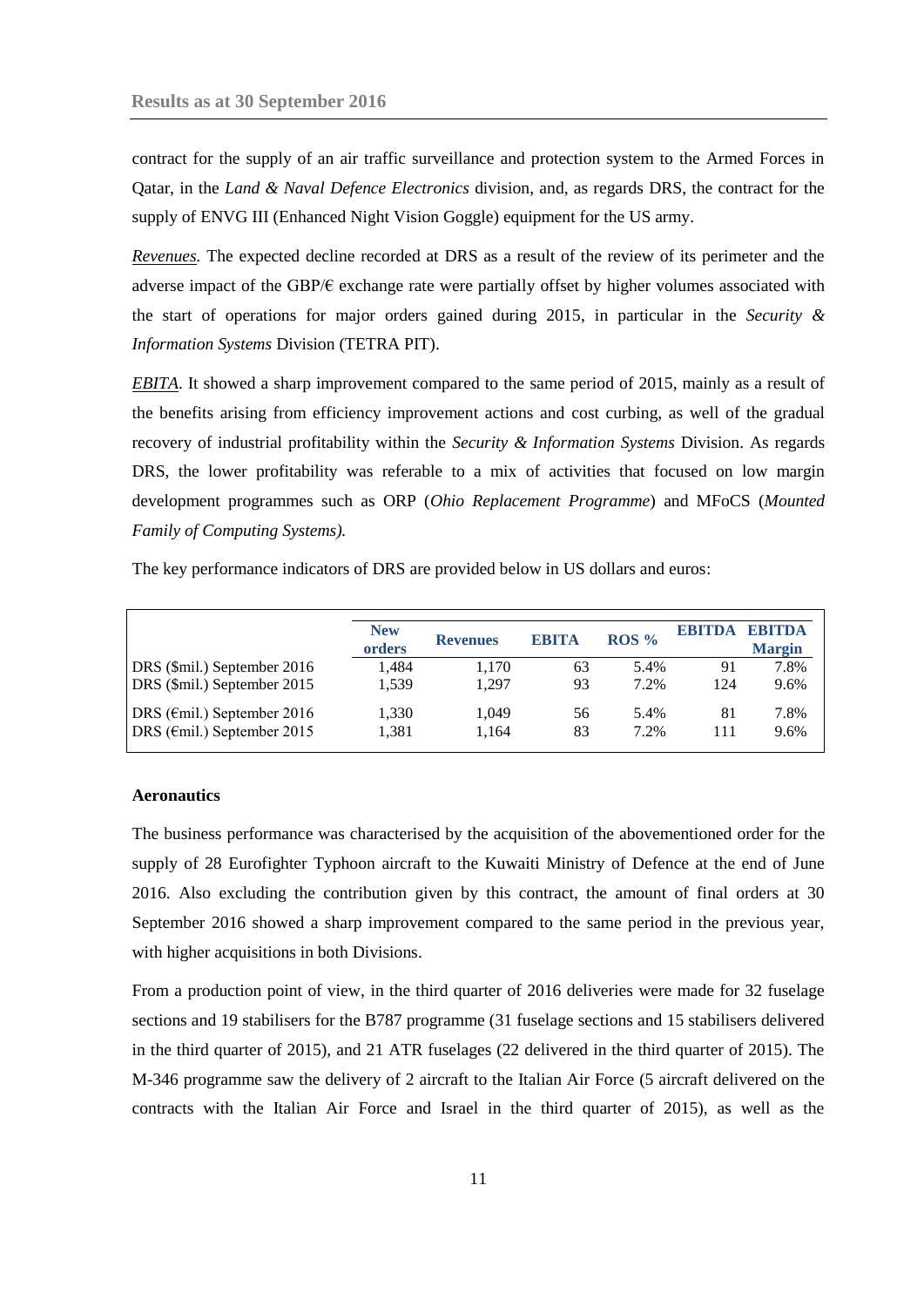continuation of the flying tests on the first aircraft intended for Poland for the certification of some specific systems chosen by the Polish Air Force.

*New orders*. The considerable final volume of orders that was recorded at 30 September 2016, equal to €mil. 9,790 (€mil. 1,259 at 30 September 2015) included the abovementioned order placed by the Kuwaiti Ministry of Defence, as well as some other major orders gained both in the *Aerostructures*  Division and in the *Aircraft* Division, including:

- for the *Aerostructures* Division, those for the supply of 100 fuselage sections for the B787 aircraft and 80 fuselages for the ATR aircraft;
- for the *Aircraft* Division, those for the supply of nine additional M-346 trainer aircraft to the Italian Air Force, those for logistical support activities for EFA, C27J and AMX aircraft, orders received from Lockheed Martin for the F-35 programme and those for the production of nacelles.

*Revenues*. The decline recorded at 30 September 2016 (-3.7%) compared to the same period of 2015 was due to the *Aerostructures* Division and in particular to the B787 programme, which recorded lower foreign pass-through supplies and a slowdown in operations, while, in the *Aircraft* Division, the increased productions for the M-346 and F-35 programmes offset a decline in revenues for the EFA and C27J aircraft.

*EBITA*. There was a significant increase that was attributable to an improvement in the industrial performance in the *Aerostructures* Division and in the profitability of training and C27J aircraft, as well as to the higher result posted by the GIE-ATR consortium, which more than offset a lower contribution from defence aircraft.

### **Space**

The results as at 30 September confirm the good performance of the manufacturing segment, which, in line with the performance of the half-year, reported considerably increased business volumes on the telecommunications programmes, but above all as regards earth observation, in particular for institutional customers, and an improved industrial profitability compared to the same period in the previous year.

As regards the operations for the supply of satellite services, despite a decline in revenues mainly arising from the launch of the Sicral 2 satellite that took place in 2015, the result was substantially in line with the value posted in the previous year as a result of an improvement in production profits and cost curbing actions.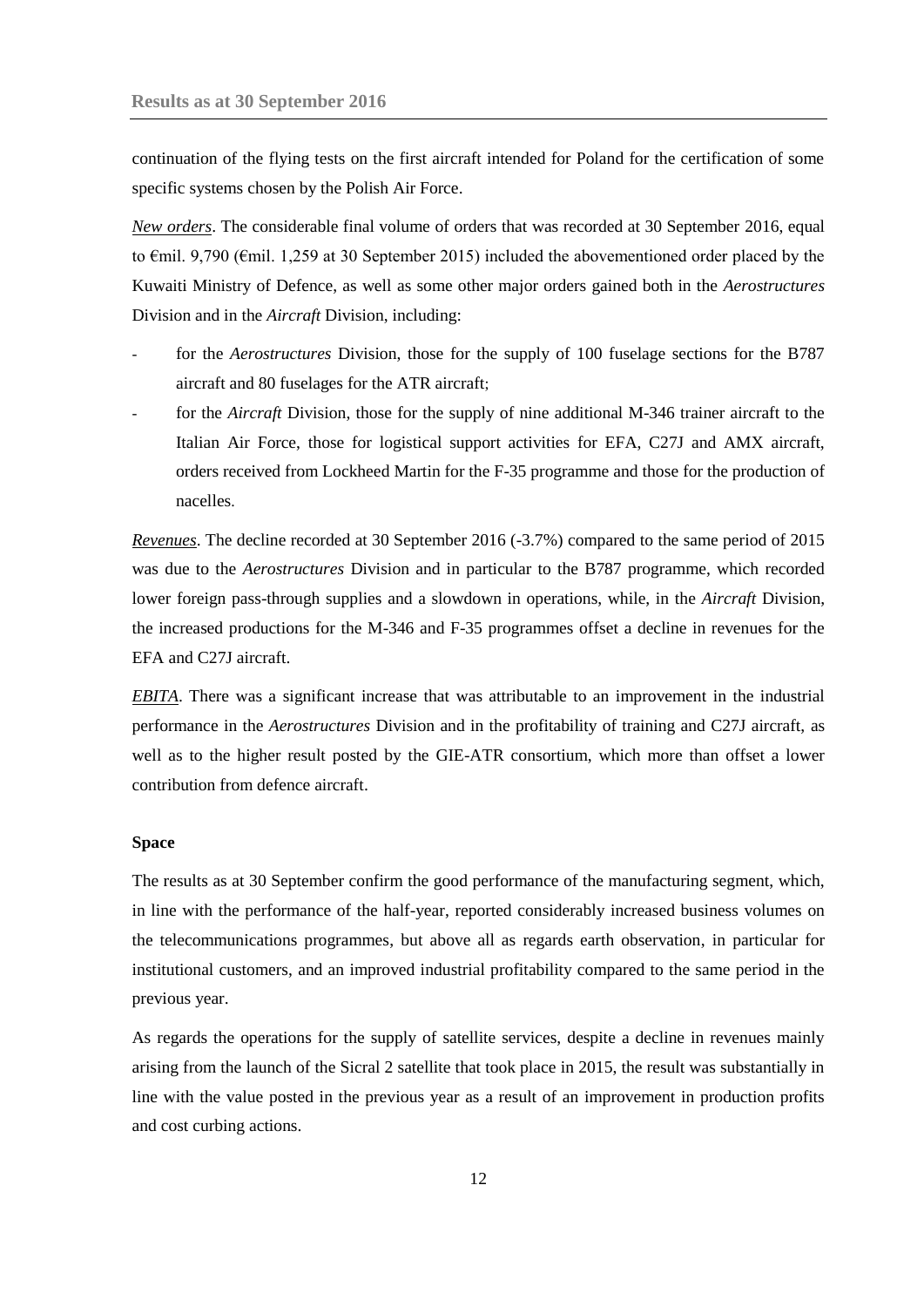\* \* \* \* \* \* \* \*

#### <span id="page-12-0"></span>*Outlook*

In consideration of the results obtained at 30 September 2016 and of the expectations for the next quarter, we confirm the forecasts for the entire year, as updated following the acquisition of the EFA Kuwait contract and reported in the Half-year Financial Report at 30 June 2016.

\* \* \* \* \* \* \* \*

#### <span id="page-12-1"></span>**Main transactions in the first nine months of 2016**

*Industrial transactions.* On 10 March 2016 there was the closing of the transaction for the transfer to the DANIELI Group of 100% of the share capital of Fata S.p.A., which operates in the design of industrial plants, and its subsidiaries. Before the closing, there was a spin-off within Fata, through a partial demerger, which involved the investment in Fata Logistic Systems and some asset items which were transferred to companies in the Leonardo-Finmeccanica Group.

On 28 July 2016, the Board of Directors of Leonardo-Finmeccanica approved a plan to concentrate the Group's UK operations into a single legal entity, with the objective of improving the positioning of Leonardo in the second domestic market and at an international level. Leonardo MW ltd (the new company name of SELEX ES Ltd) will bring together AgustaWestland Ltd, SELEX ES Ltd, DRS Technologies UK Ltd and Finmeccanica UK Ltd.

On 20 October 2016, the Board of Directors of Leonardo-Finmeccanica approved the increase in its stake in Avio Spa, from the current 14% to about 28%. The total price to be paid by Leonardo-Finmeccanica is of about €mil. 43. The completion of this transaction and the subsequent listing of Avio are expected by the first quarter of 2017 and are subject to standard conditions for this kind of transactions.

*Financial transactions.* On 27 April 2016 Leonardo-Finmeccanica renewed the EMTN programme for a further 12 months, keeping unchanged the maximum amount of  $\epsilon$ bil. 4.

On 28 October 2016, the Credit Rating agency Fitch revised the Outlook on Leonardo-Finmeccanica to Positive from Stable, confirming the BB+ credit rating.

\* \* \* \* \* \* \* \*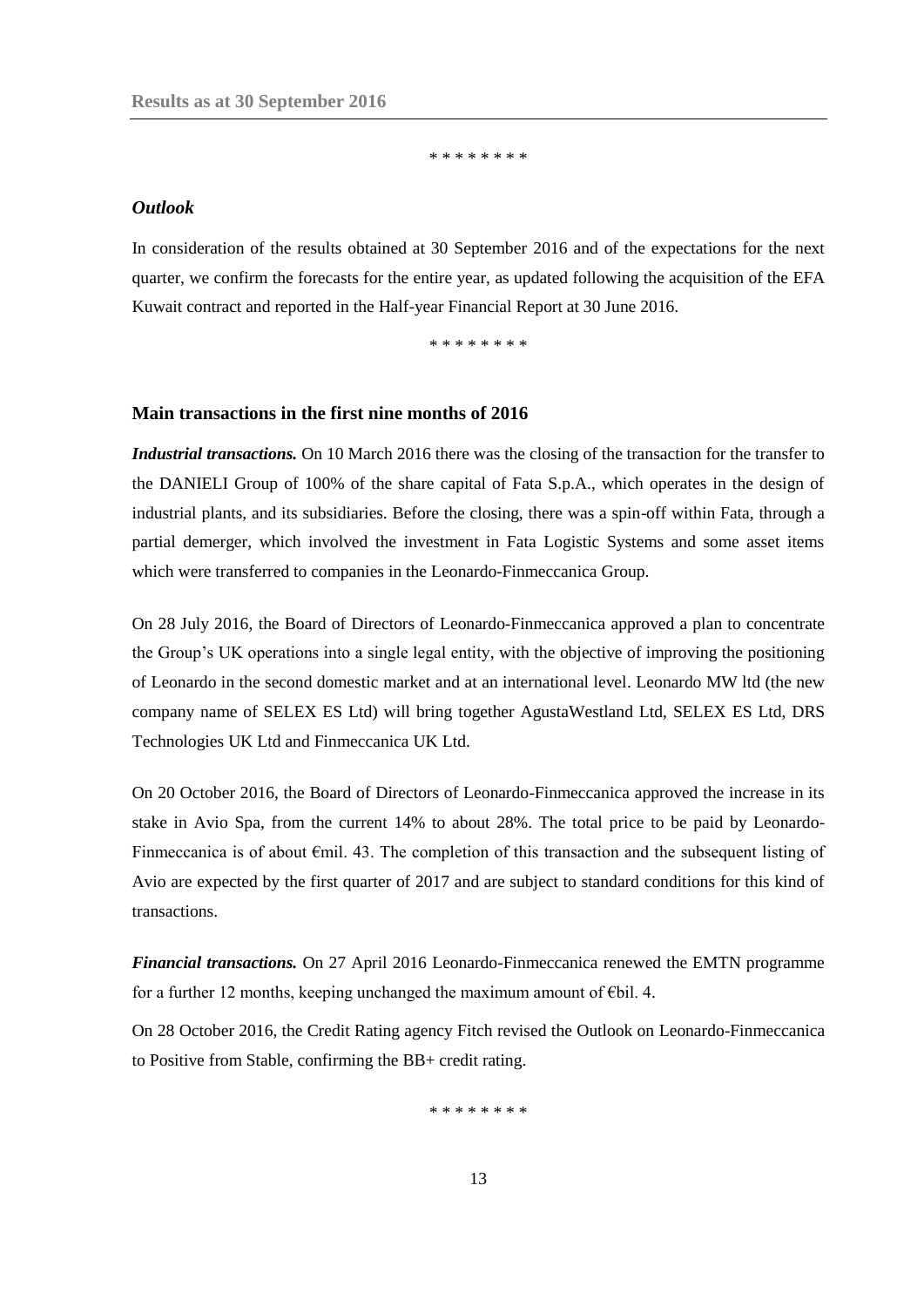# <span id="page-13-0"></span>**The results of the third quarter**

# **Condensed consolidated separate income statement**

|                                                                              | For the three months ended 30<br><b>September</b> |         |
|------------------------------------------------------------------------------|---------------------------------------------------|---------|
| $(\epsilon$ millions)                                                        | 2016                                              | 2015    |
| Revenues                                                                     | 2,621                                             | 3,028   |
| Purchases and personnel expenses                                             | (2,328)                                           | (2,686) |
| Other net operating income/(expenses)                                        | 54                                                | 42      |
| Equity-accounted strategic JVs                                               | 60                                                | 52      |
| <b>EBITDA</b>                                                                | 407                                               | 436     |
|                                                                              | 15.5%                                             | 14.4%   |
| Amortisation, depreciation and impairment losses                             | (133)                                             | (141)   |
| <b>EBITA</b>                                                                 | 274                                               | 295     |
|                                                                              | 10.5%                                             | 9.7%    |
| Non-recurring income/(expenses)                                              | (2)                                               | (3)     |
| Restructuring costs                                                          | (16)                                              | (19)    |
| Amortisation of intangible assets acquired as part of business combinations  | (24)                                              | (25)    |
| <b>EBIT</b>                                                                  | 232                                               | 248     |
|                                                                              | 8.9%                                              | 8.2%    |
| Net financial income/(expenses)                                              | (59)                                              | (150)   |
| Income taxes                                                                 | (30)                                              | (39)    |
| <b>Net Result before extraordinary transactions</b>                          | 143                                               | 59      |
| Net result related to discontinued operations and extraordinary transactions |                                                   | (10)    |
| <b>Net Result</b>                                                            | 143                                               | 49      |

Below is the analysis of the indicators of the third quarter broken down by sector:

| Third quarter 2016                      | <b>New</b><br>orders     | <b>Revenues</b> | <b>EBITA</b>             | $ROS\%$    | <b>EBITDA</b> | <b>EBITDA</b><br><b>Margin</b> |
|-----------------------------------------|--------------------------|-----------------|--------------------------|------------|---------------|--------------------------------|
| Helicopters                             | 580                      | 857             | 83                       | 9.7%       | 107           | 12.5%                          |
| Electronics, Defence & Security Systems | 1,749                    | 1,130           | 92                       | 8.1%       | 124           | 11.0%                          |
| Aeronautics                             | 305                      | 681             | 83                       | 12.2%      | 146           | 21.4%                          |
| Space                                   | $\overline{\phantom{a}}$ |                 | 14                       | n.a.       | 14            | n.a.                           |
| Other activities                        | 14                       | 71              | $\overline{2}$           | 2.8%       | 16            | 22.5%                          |
| Eliminations                            | (11)                     | (118)           | $\overline{\phantom{a}}$ | n.a.       | n.a.          | n.a.                           |
| <b>Total</b>                            | 2,637                    | 2,621           | 274                      | 10.5%      | 407           | 15.5%                          |
|                                         |                          |                 |                          |            |               |                                |
| Third quarter 2015                      | <b>New</b><br>orders     | <b>Revenues</b> | <b>EBITA</b>             | $ROS\%$    | <b>EBITDA</b> | <b>EBITDA</b>                  |
| <b>Helicopters</b>                      | 624                      | 1,098           | 121                      | 11.0%      | 144           | <b>Margin</b><br>13.1%         |
| Electronics, Defence & Security Systems | 1,072                    | 1,235           | 107                      | 8.7%       | 144           | 11.7%                          |
| Aeronautics                             | 568                      | 726             | 77                       | 10.6%      | 145           | 20.0%                          |
| Space                                   |                          |                 | 5                        | n.a.       | 5             | n.a.                           |
| Other activities                        | 28                       | 82              | (15)                     | $(18.3\%)$ | (2)           | $(2.4\%)$                      |
| Eliminations                            | (40)                     | (113)           |                          | n.a.       | n.a.          | n.a.                           |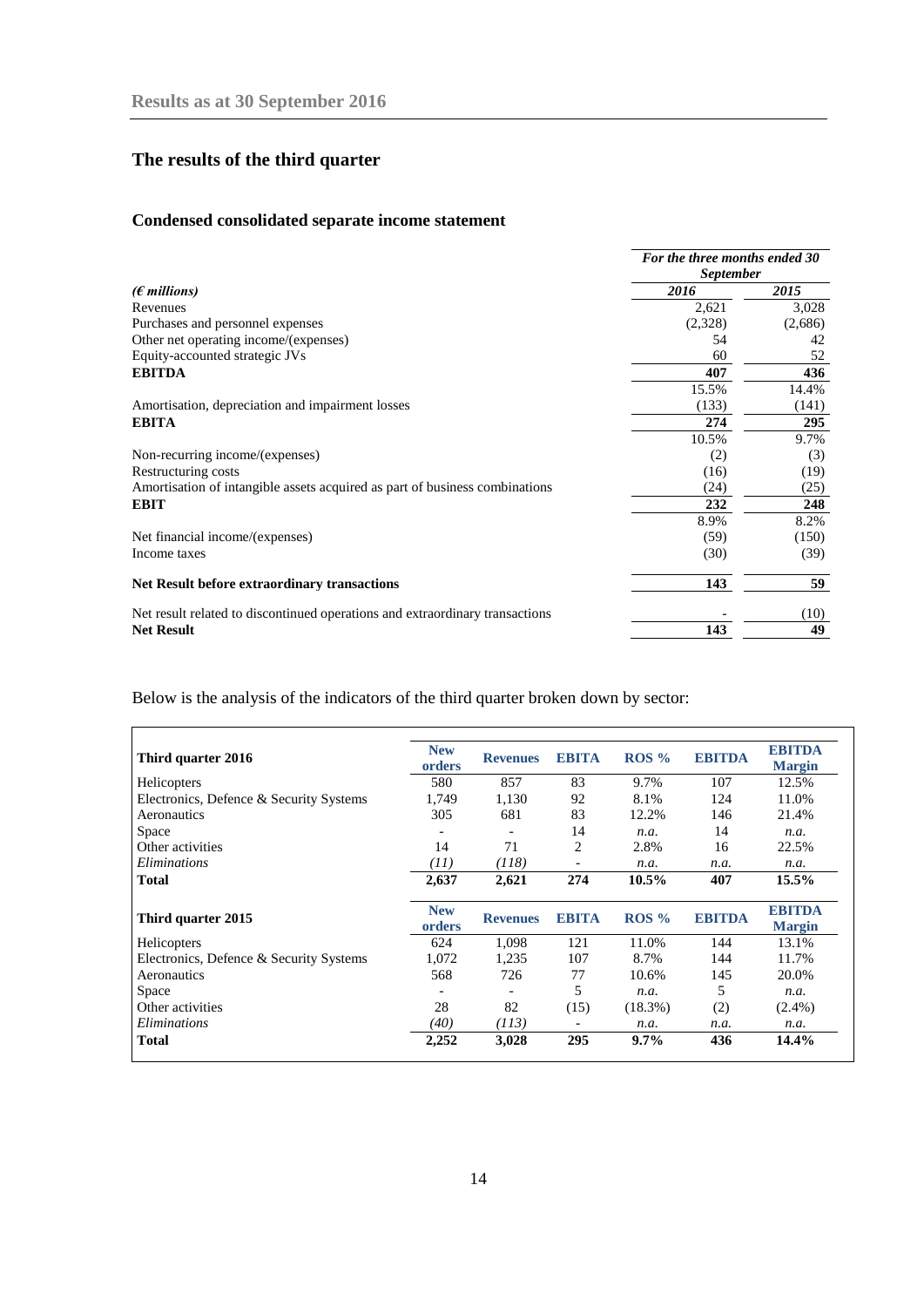| Changes %                               | <b>New</b><br>orders | <b>Revenues</b> | <b>EBITA</b> | $ROS\%$      | <b>EBITDA</b> | <b>EBITDA</b><br><b>Margin</b> |
|-----------------------------------------|----------------------|-----------------|--------------|--------------|---------------|--------------------------------|
| Helicopters                             | $(7.1\%)$            | $(21.9\%)$      | $(31.4\%)$   | $(1.3)$ p.p. | (25.7%)       | $(0.6)$ p.p.                   |
| Electronics, Defence & Security Systems | 63.2%                | $(8.5\%)$       | $(14.0\%)$   | $(0.6)$ p.p. | $(13.9\%)$    | $(0.7)$ p.p.                   |
| Aeronautics                             | $(46.3\%)$           | $(6.2\%)$       | 7.8%         | 1.6 p.p.     | 0.7%          | $1.4$ p.p.                     |
| Space                                   | n.a.                 | n.a.            | n.a.         | n.a.         | n.a.          | n.a.                           |
| Other activities                        | $(50.0\%)$           | $(13.4\%)$      | 113.3%       | $21.1$ p.p.  | 900.0%        | 24.9 p.p.                      |
| <i>Eliminations</i>                     | n.a.                 | n.a.            | n.a.         | n.a.         | n.a.          | n.a.                           |
| <b>Total</b>                            | 17.1%                | $(13.4\%)$      | $(7.1\%)$    | $0.8$ p.p.   | $(6.7\%)$     | $1.1$ p.p.                     |

\* \* \* \* \* \* \*

#### <span id="page-14-0"></span>**Explanatory notes**

In accordance with Legislative Decree no. 25 of 2016, which became effective last 18 March, the obligation to communicate the quarterly data was eliminated. By this Decree Consob was empowered to govern the information to provide with reference to the first and third quarter of each year. Pending the definition of the related regulatory framework, Leonardo-Finmeccanica prepared, on a voluntary basis and for information continuity, this interim reporting. Any subsequent variation will be promptly communicated to the market.

This interim reporting that has been approved today by the Board of Directors, was made available to the public with the registered office, with Borsa Italiana S.p.A., on the Company website [\(www.leonardocompany.com,](http://www.leonardocompany.com/) in the section Investors/Financial Reports), as well as on the website of the authorised storage mechanism NIS-Storage [\(www.emarketstorage.com\)](http://www.emarketstorage.com/).

The accounting policies, measurement criteria and consolidation methods used for this interim reporting at 30 September 2016, which should be read in conjunction with the 2015 annual consolidated financial statements, are unchanged from those of the 2015 annual consolidated financial statements (except for those specifically applicable to interim financial reports) and the interim financial report at 30 September 2015.

This interim reporting, approved by the Board of Directors on 3 November 2016, was not subject to any statutory review.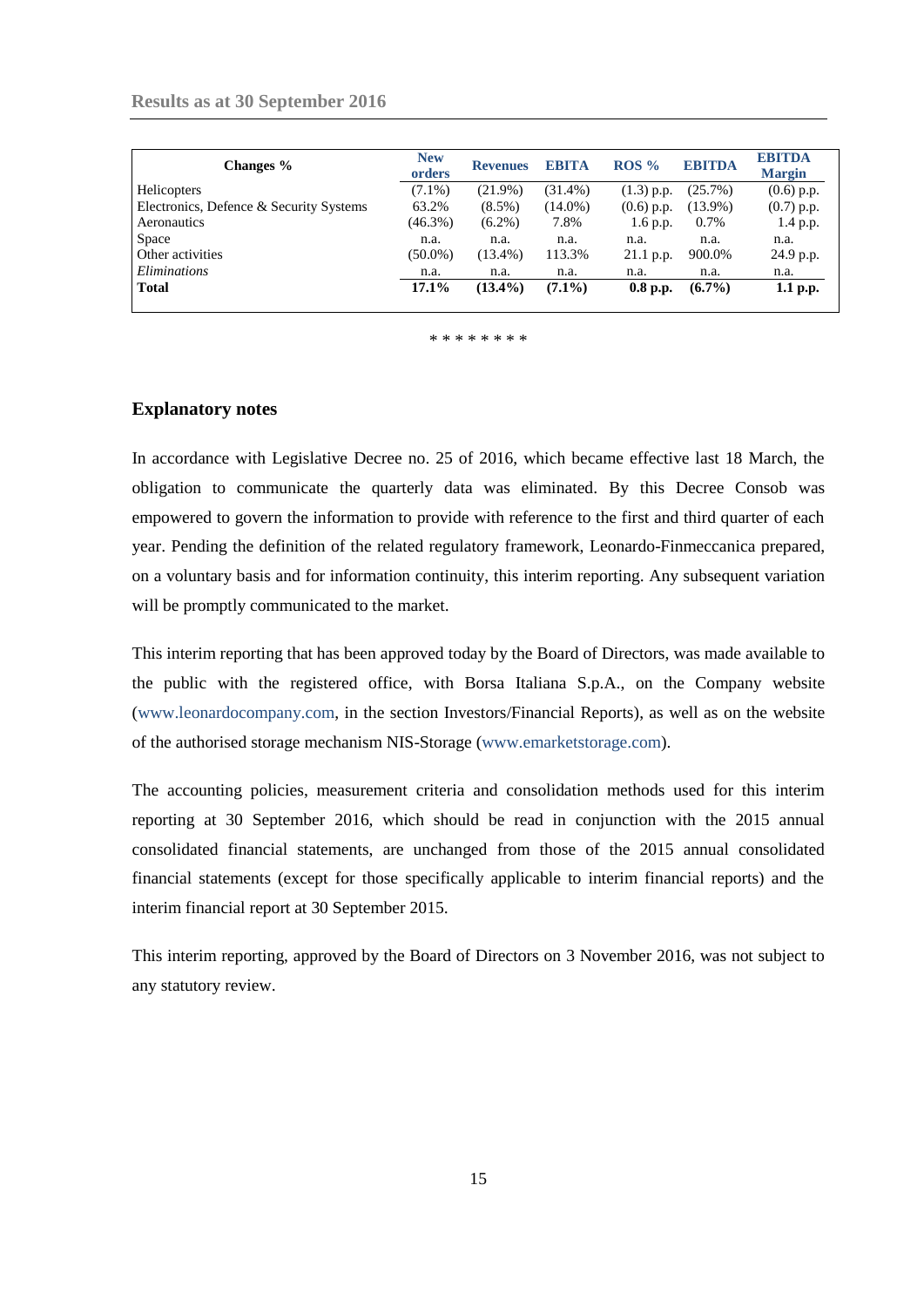## **FINANCIAL INCOME AND EXPENSE**

|                                                         |       | For the Nine months ended 30 September |  |  |
|---------------------------------------------------------|-------|----------------------------------------|--|--|
|                                                         | 2016  | 2015                                   |  |  |
| Interest                                                | (196) | (215)                                  |  |  |
| Commissions                                             | (14)  | (17)                                   |  |  |
| Fair value gains (losses) through profit or loss        | 36    | (2)                                    |  |  |
| Premiums (paid) received on forwards                    |       |                                        |  |  |
| Exchange rate differences                               | 14    | (22)                                   |  |  |
| Other financial income and expense                      | (32)  | (98)                                   |  |  |
| Share of profits/(losses) of equity-accounted investees | 10    |                                        |  |  |
|                                                         | (180) | (347)                                  |  |  |

#### **LOANS AND BORROWINGS**

The Group Net Debt breaks down as follows:

|                                                                       | 30               | of      | 31              | of      | 30               | οf      |
|-----------------------------------------------------------------------|------------------|---------|-----------------|---------|------------------|---------|
|                                                                       | <b>September</b> | which   | <b>December</b> | which   | <i>September</i> | which   |
| $(\epsilon$ millions)                                                 | 2016             | current | 2015            | current | 2015             | current |
| <b>Bonds</b>                                                          | 4,316            | 123     | 4,397           | 121     | 4,426            | 126     |
| Bank debt                                                             | 325              | 86      | 389             | 96      | 1,142            | 846     |
| Cash and cash equivalents                                             | (1,040)          | (1,040) | (1,771)         | (1,771) | (401)            | (401)   |
| Net bank debt and bonds                                               | 3,601            |         | 3,015           |         | 5,167            |         |
| Fair value of the residual portion in<br>portfolio of Ansaldo Energia | (136)            |         | (131)           |         | (129)            |         |
| Current loans and receivables from related<br>parties                 | (152)            | (152)   | (122)           | (122)   | (172)            | (172)   |
| Other current loans and receivables                                   | (41)             | (41)    | (45)            | (45)    | (130)            | (130)   |
| <b>Current loans and receivables and</b><br>securities                | (329)            |         | (298)           |         | (431)            |         |
| Hedging derivatives in respect of debt items                          | 74               | 74      | 41              | 41      | 35               | 35      |
| Related-party loans and borrowings                                    | 459              | 458     | 401             | 399     | 438              | 435     |
| Other loans and borrowings                                            | 85               | 58      | 119             | 83      | 114              | 70      |
| <b>Group Net Debt</b>                                                 | 3,890            |         | 3,278           |         | 5,323            |         |

*The reconciliation with the net financial position required by Consob Communication no. DEM/6064293 of 28 July 2006 is provided in Annex 2.* 

Leonardo-Finmeccanica, to meet the financing needs for ordinary Group activities, obtained a revolving credit facility for a total of €mil. 2,000 with a pool of Italian and international banks as described in more detail in the 2015 Annual Report. At 30 September 2016, such credit facility was entirely unused. The Group also has additional unconfirmed short-term lines of credit of €mil. 710, which at 30 September were entirely unused. Leonardo-Finmeccanica has unsecured lines of credit, as well as unconfirmed, of approximately  $\epsilon$ mil. 3,751 at 30 September 2016.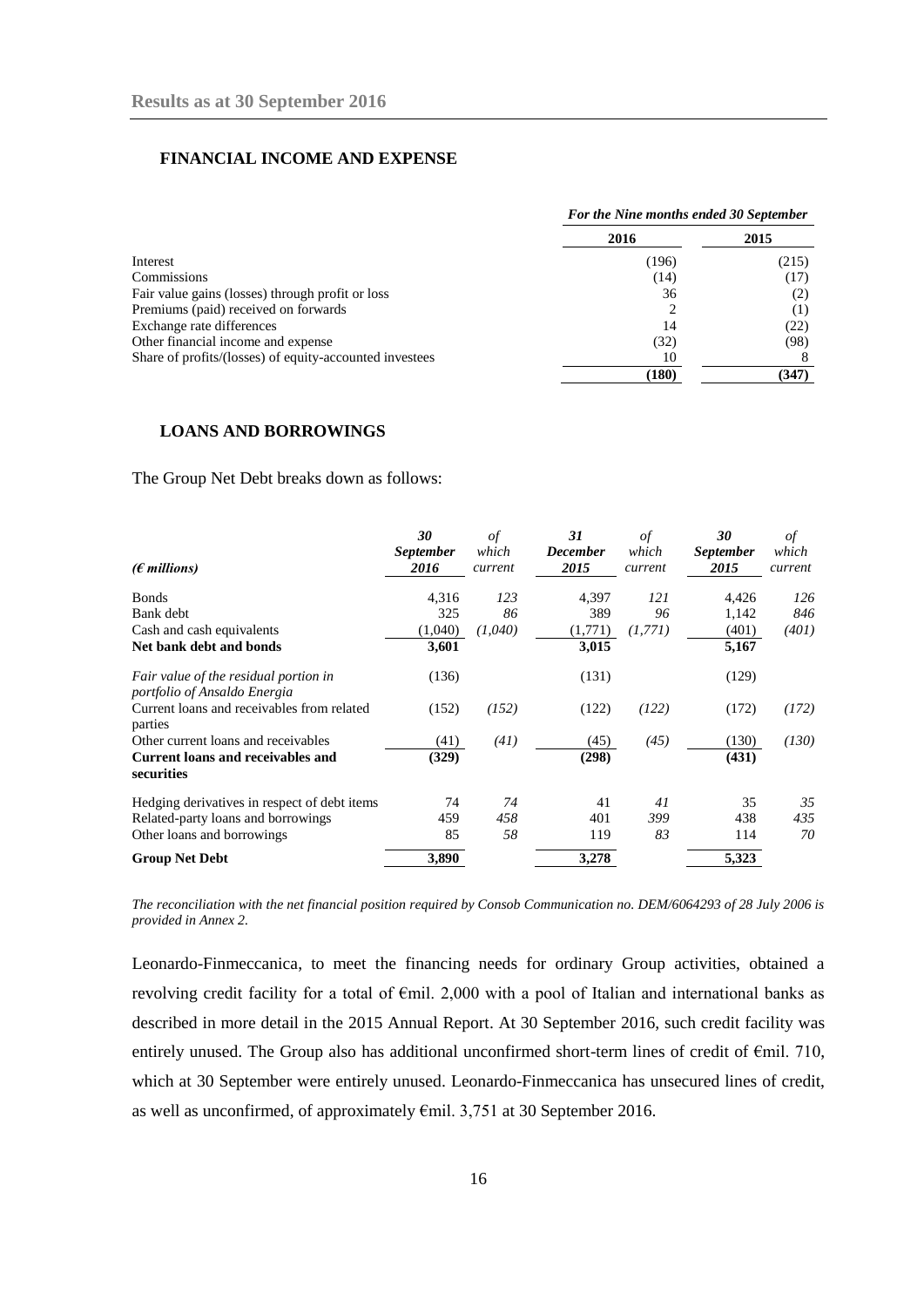For an analysis on the clauses related to the abovementioned bonds (financial covenant, negative pledge and cross default) reference is made to what reported in the 2015 consolidated financial statements.

## **CONTINGENT LIABILITIES**

There are no significant changes in comparison with the situation at 30 June 2016, commented on in the Half-year Financial Report to which reference is made.

> For the Board of Directors The Chairman Giovanni De Gennaro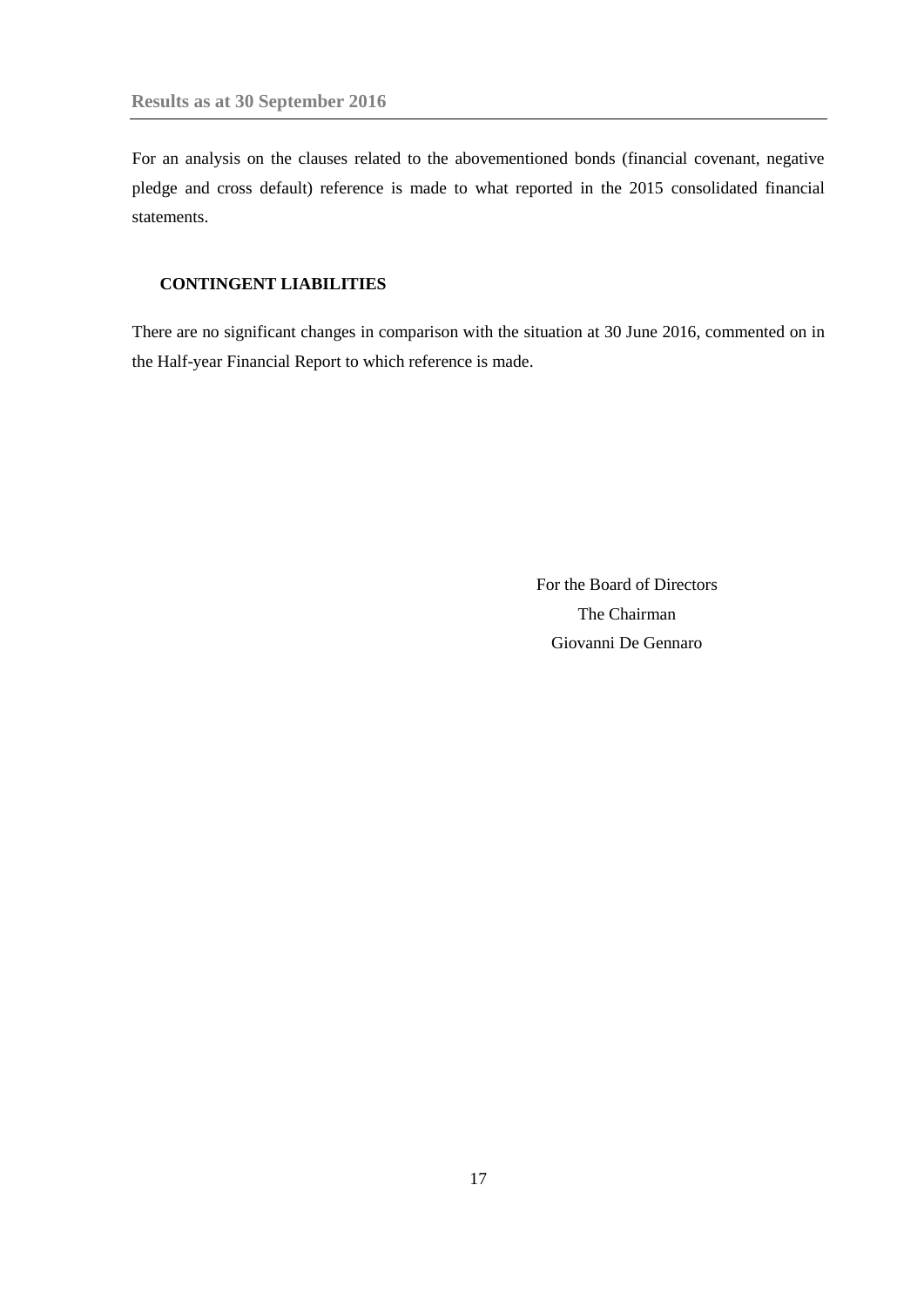# <span id="page-17-0"></span>**Annex 1: scope of consolidation**

Below are the changes in the scope of consolidation at 30 September 2016 in comparison with 30 September 2015:

| <b>COMPANY NAME</b>                                         | <b>EVENT</b>                       | <b>MONTH</b>     |
|-------------------------------------------------------------|------------------------------------|------------------|
| Companies which entered the scope of consolidation:         |                                    |                  |
| C-27J Aviation Services Inc.                                | Newly established                  | January 2016     |
| SELEX ES Australia Pty Ltd                                  | Change in the consolidation method | January 2016     |
| SELEX ES Malaysia Sdn Bhd                                   | Change in the consolidation method | January 2016     |
|                                                             | Change in the consolidation method |                  |
| SELEX ES Technologies Ltd                                   | Purchase                           | January 2016     |
| Gulf Systems Logistics Services Company WLL                 |                                    | May 2016         |
| Companies which left the scope of consolidation:            |                                    |                  |
| Meccanica Reinsurance SA                                    | sold                               | October 2015     |
| Gruppo Ansaldo STS                                          | sold                               | November 2015    |
| Global Aviation & Logistics Services LLC                    | sold                               | November 2015    |
| AnsaldoBreda Espana SLU                                     | sold                               | November 2015    |
| AnsaldoBreda Inc.                                           | sold                               | November 2015    |
| Global Support Services LLC                                 | sold                               | November 2015    |
| N2 Imaging Systems LLC                                      | sold                               | December 2015    |
| NGL Prime SpA (in liq.)                                     | deconsolidated                     | January 2016     |
| <b>SELEX ES Infrared Ltd</b>                                | deconsolidated                     | January 2016     |
| Finmeccanica Finance SA (in liq.)                           | deconsolidated                     | February 2016    |
| Fata SpA                                                    | sold                               | March 2016       |
| Automation Integrated Solutions SpA                         | sold                               | March 2016       |
| Fata (Shanghai) Engineering Equipment Co. Ltd               | sold                               | March 2016       |
| Fata Gulf Co. WLL                                           | sold                               | March 2016       |
| Fata Hunter Inc.                                            | sold                               | March 2016       |
| Fata Hunter India PVT Ltd                                   | sold                               | March 2016       |
| Musinet Engineering SpA                                     | sold                               | March 2016       |
| Comlenia Sendirian Berhad                                   | sold                               | March 2016       |
|                                                             | deconsolidated                     | March 2016       |
| Severnyj Avtobus Z.A.O.,<br>Finmeccanica North America Inc. | sold                               |                  |
|                                                             | deconsolidated                     | June 2016        |
| SELEX ES Romania                                            |                                    | March 2016       |
| <b>LMATTS LLC</b>                                           | deconsolidated                     | September 2016   |
| <b>Merged company:</b>                                      | <b>Merging company:</b>            |                  |
| Immobiliare Cascina Srl                                     | Leonardo Global Solutions Spa      | October 2015     |
| <b>CISDEG SpA</b>                                           | <b>SELEX ES SpA</b>                | December 2015    |
| OtoMelara SpA                                               | Leonardo-Finmeccanica -Spa         | January 2016     |
| Whitehead Sistemi Subacquei SpA                             | Leonardo-Finmeccanica -Spa         | January 2016     |
| Fata Engineering SpA                                        | SO.GE.PA. SpA                      | <b>July 2016</b> |
| Selex Sistemi Integrati SpA                                 | SO.GE.PA. SpA                      | <b>July 2016</b> |
| Companies which changed their name:                         | New name:                          |                  |
| Finmeccanica Global Services Spa                            | Leonardo Global Solutions Spa      | June 2016        |
| <b>SELEX ES Ltd</b>                                         | Leonardo MW Ltd                    |                  |
|                                                             |                                    | September 2016   |
|                                                             |                                    |                  |
|                                                             |                                    |                  |
|                                                             |                                    |                  |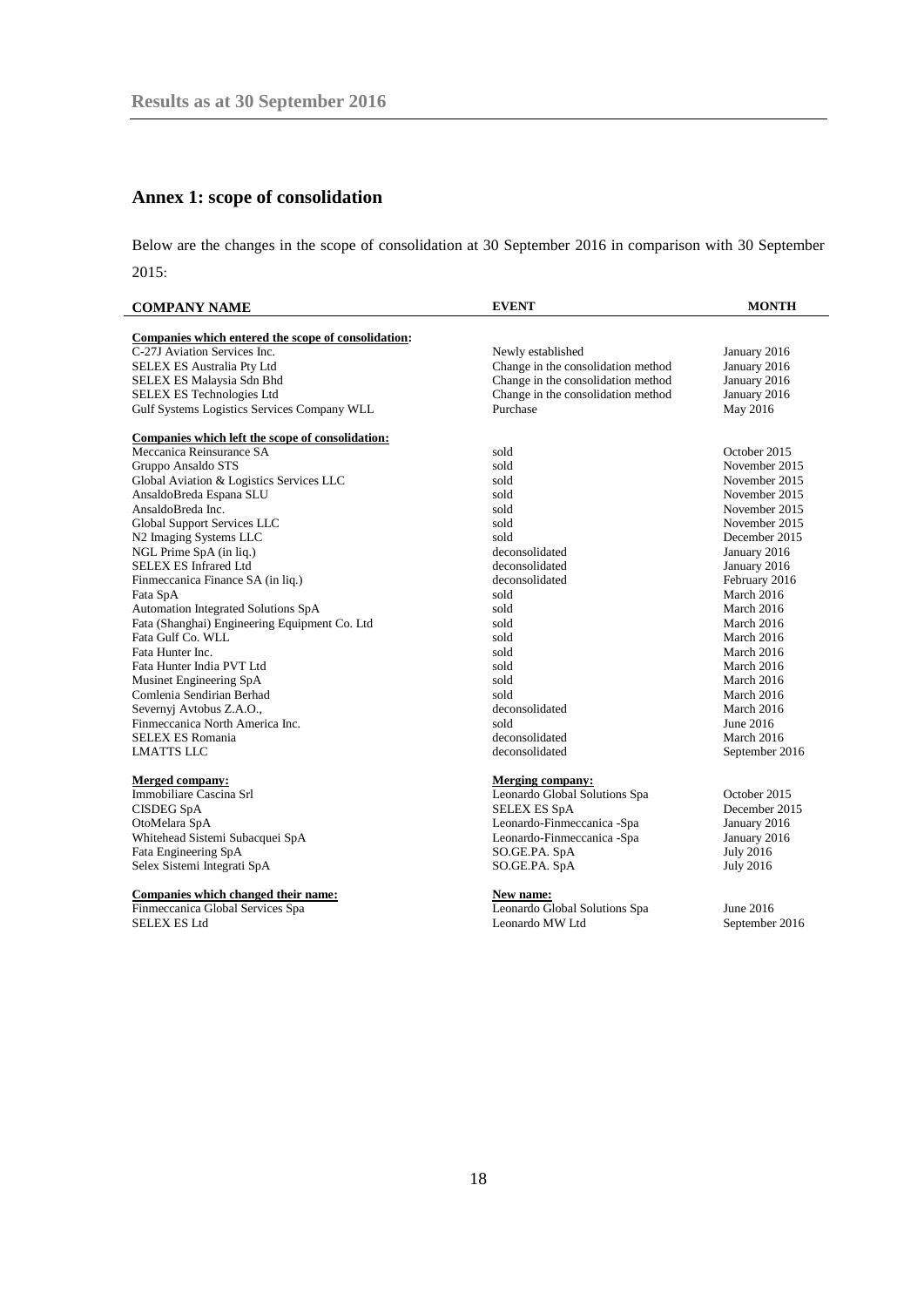## <span id="page-18-0"></span>**Annex 2: "Non-GAAP" performance indicators**

Leonardo-Finmeccanica Management assesses the Group's performance and that of its business segments based on a number of indicators that are not envisaged by the IFRSs. Specifically, EBITA is used as the primary indicator of profitability, since it allows us to analyse the Group's marginality by eliminating the impact of the volatility associated with non-recurring items or items unrelated to ordinary operations.

As required by CESR/05-178b Recommendation, below is a description of the components of each of these indicators:

- **New orders**: this includes contracts signed with customers during the period that satisfy the contractual requirements for being recorded in the order book.
- **Order backlog***:* this figure is the sum of the order backlog for the preceding period and new orders, less revenues during the reference period.
- **EBITDA**: this is given by EBITA, as defined below, before amortisation, depreciation and impairment losses (net of those relating to goodwill or classified among "non-recurring costs").
- **EBITDA Margin**: it is calculated as the ratio between EBITDA and revenues.
- **EBITA**: it is arrived at by eliminating from EBIT, as defined below, the following items:
	- any impairment in goodwill;
	- amortisation and impairment, if any, of the portion of the purchase price allocated to intangible assets as part of business combinations, as required by IFRS 3;
	- restructuring costs that are a part of defined and significant plans. This item includes personnel costs as well as any and all other costs deriving from the reorganisation (e.g. impairment of assets, costs for the closure of sites, relocation costs, etc.);
	- other exceptional costs or income, i.e. connected to particularly significant events that are not related to the ordinary performance of the business.

L'EBITA is then used to calculate return on sales (ROS) and return on investment (ROI).

A reconciliation of Income before tax and financial expense, EBIT and EBITA is shown below:

| ( $\epsilon$ millions)                                                      | For the Nine months ended 30 September |      |  |
|-----------------------------------------------------------------------------|----------------------------------------|------|--|
|                                                                             | 2016                                   | 2015 |  |
| Income before tax and financial expenses                                    | 479                                    | 478  |  |
| Equity-accounted strategic JVs                                              | 152                                    | 121  |  |
| <b>EBIT</b>                                                                 | 631                                    | 599  |  |
| Amortisation of intangible assets acquired as part of business combinations | 72                                     | 73   |  |
| Restructuring costs                                                         | 38                                     | 64   |  |
| Non-recurring (income) expenses                                             |                                        | Q    |  |
| <b>EBITA</b>                                                                | 746                                    | 745  |  |

**Return on Sales** (ROS): this is calculated as the ratio of EBITA to revenue.

- **EBIT**: this is obtained by adding to EBIT (defined as earnings before "financial income and expense", "share of profit (loss) of equity-accounted investees", "income taxes" and "result from discontinued operations") the Group's share of profit in the results of its strategic Joint Ventures (ATR, MBDA, Thales Alenia Space and Telespazio), reported in the "share of profits (losses) of equity-accounted investees".
- **Net Rresult before extraordinary transactions:** this is the Net Result before the result from discontinued operations and the effects of the extraordinary transactions (acquisitions and disposals). Below is the reconciliation: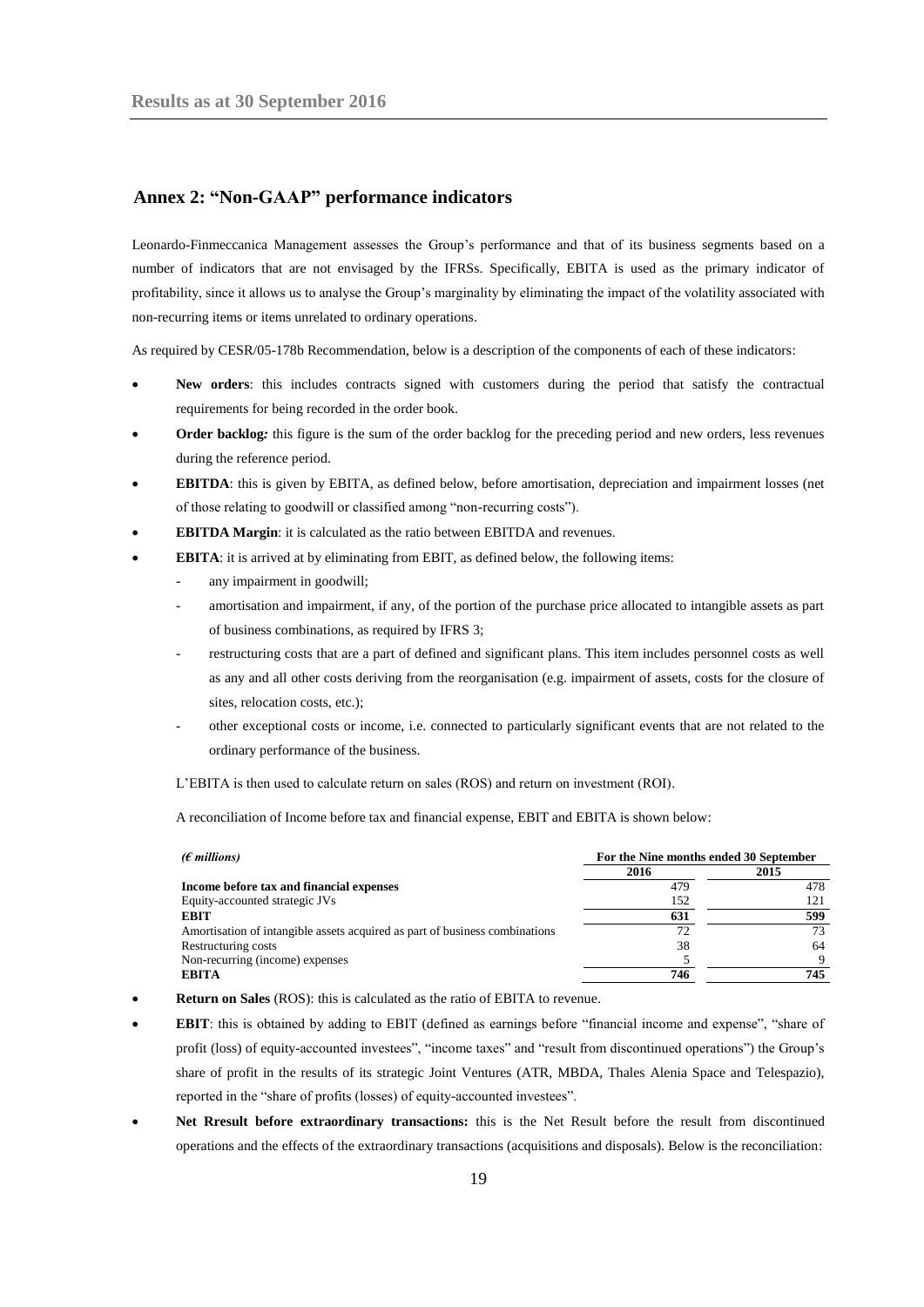| ( $\epsilon$ millions)                       | For the Nine months ended 30 September |      |  |
|----------------------------------------------|----------------------------------------|------|--|
|                                              | 2016                                   | 2015 |  |
| Net result                                   | 353                                    | 160  |  |
| Result from discontinued operations          |                                        | (10) |  |
| Effect of extraordinary transactions         | (10)                                   |      |  |
| Net Result before extraordinary transactions | 343                                    | 150  |  |

 **Group Net Debt:** this includes cash, financial receivables and current securities, net of (current and non-current) loans and borrowings and of the fair value of derivatives covering financial debt items. An improvement factor of this indicator is that this item includes the measurement of the residual interest in Ansaldo Energia, which is classified under non-current assets in consideration – and assuming the exercise as well as in light of the creditworthiness of the other party – of the put  $\&$  call rights based on which this amount will be paid by Fondo Strategico Italiano to Leonardo-Finmeccanica. The reconciliation with the net financial position required by the Consob communication no. DEM/6064293 of 28 July 2006 is reported below:

|                                                                    | 30 September 2016 | 31 December 2015 |
|--------------------------------------------------------------------|-------------------|------------------|
| Net financial debt com. CONSOB no. DEM/6064293                     | 3.952             | 3.368            |
| Fair value of the residual portion in portfolio of Ansaldo Energia | (136)             | (131)            |
| Hedging derivatives in respect of debt items                       |                   |                  |
| <b>Group Net Debt (KPI)</b>                                        | 3.890             | 3.278            |

Below is the financial information required under Consob communication DEM/6064293 of 28 July 2006:

|                                                     | 30 September<br>2016 | of which with<br>related<br>parties | 31 December<br>2015 | of which<br>with<br>related<br>parties |
|-----------------------------------------------------|----------------------|-------------------------------------|---------------------|----------------------------------------|
| <b>Liquidity</b>                                    | (1,040)              |                                     | (1,771)             |                                        |
| Current loans and receivables                       | (193)                | (152)                               | (167)               | (122)                                  |
| Current bank loans and borrowings                   | 86                   |                                     | 96                  |                                        |
| Current portion of non-current loans and borrowings | 123                  |                                     | 121                 |                                        |
| Other current loans and borrowings                  | 516                  | 458                                 | 482                 | 399                                    |
| <b>Current financial debt</b>                       | 725                  |                                     | 699                 |                                        |
| Net current financial debt (funds)                  | (508)                |                                     | (1,239)             |                                        |
| Non-current bank loans and borrowings               | 239                  |                                     | 293                 |                                        |
| Bonds issued                                        | 4,193                |                                     | 4,276               |                                        |
| Other non-current loans and borrowings              | 28                   |                                     | 38                  | 2                                      |
| <b>Non-current financial debt</b>                   | 4,460                |                                     | 4,607               |                                        |
| <b>Net financial debt</b>                           | 3,952                |                                     | 3,368               |                                        |

- **Funds From Operations (FFO)**: this is cash flow generated by (used in) operating activities net of changes in working capital. The FFO also includes dividends received.
- **Free Operating Cash-Flow (FOCF**)*:* this is the sum of the cash flows generated by (used in) operating activities (excluding the changes in the Group Net Debt), the cash flows generated by (used in) ordinary investing activities (investment and divestment of intangible assets, property, plant and equipment, and equity investments, net of cash flows from the purchase or sale of equity investments that, due to their nature or significance, are considered "strategic investments") and dividends. The calculation of FOCF is presented in the reclassified statement of cash flows shown in the section "Group results and financial position".
- **Return on Investments (ROI)***:* this is calculated as the ratio of EBITA to the average net capital invested in the two comparative periods.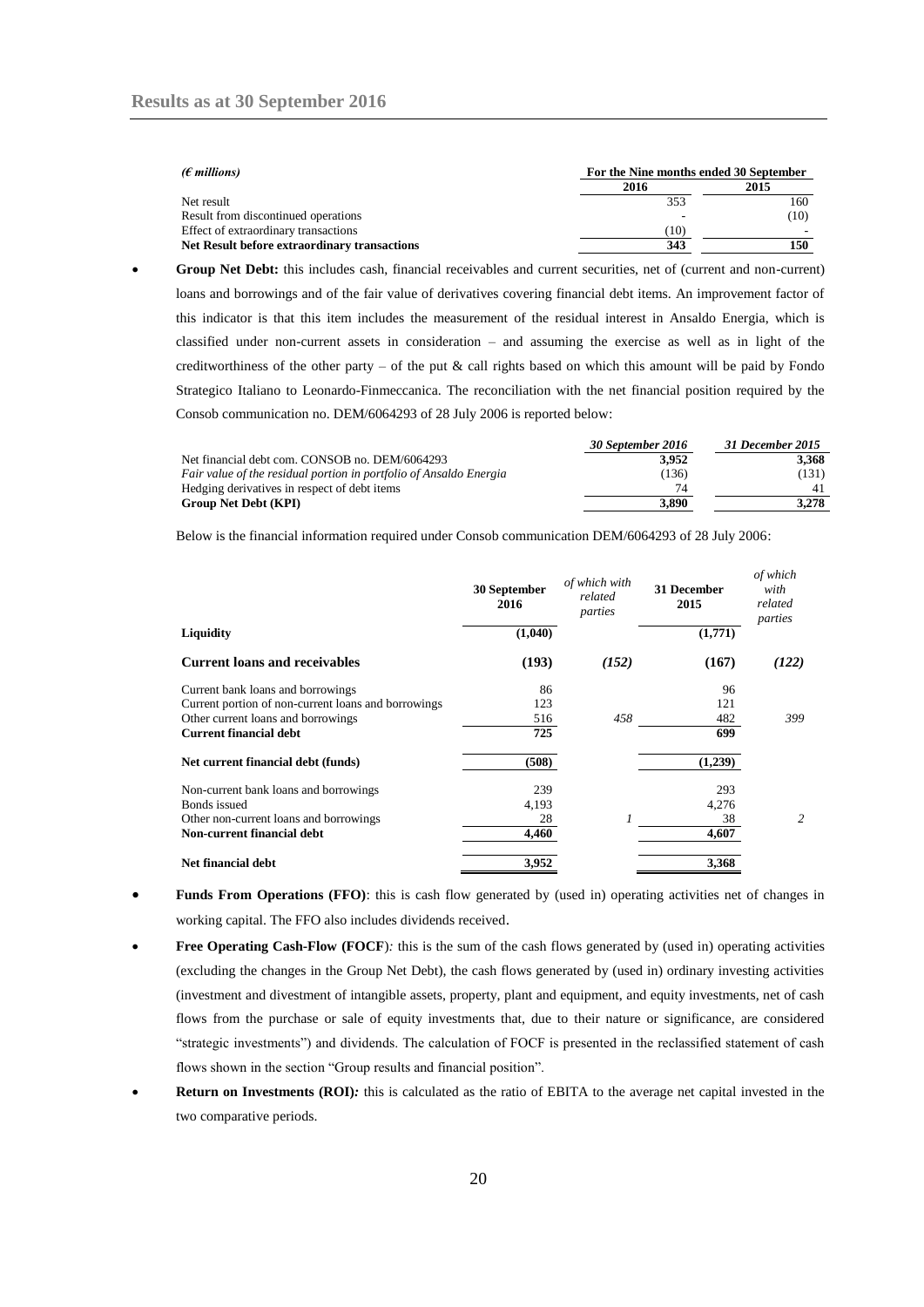- **Return on Equity (ROE)***:* this is calculated as the ratio of the Net Result before extraordinary transactions for the financial period to the average value of equity in the two comparative periods.
- **Workforce:** the number of employees recorded in the register on the last day of the period.